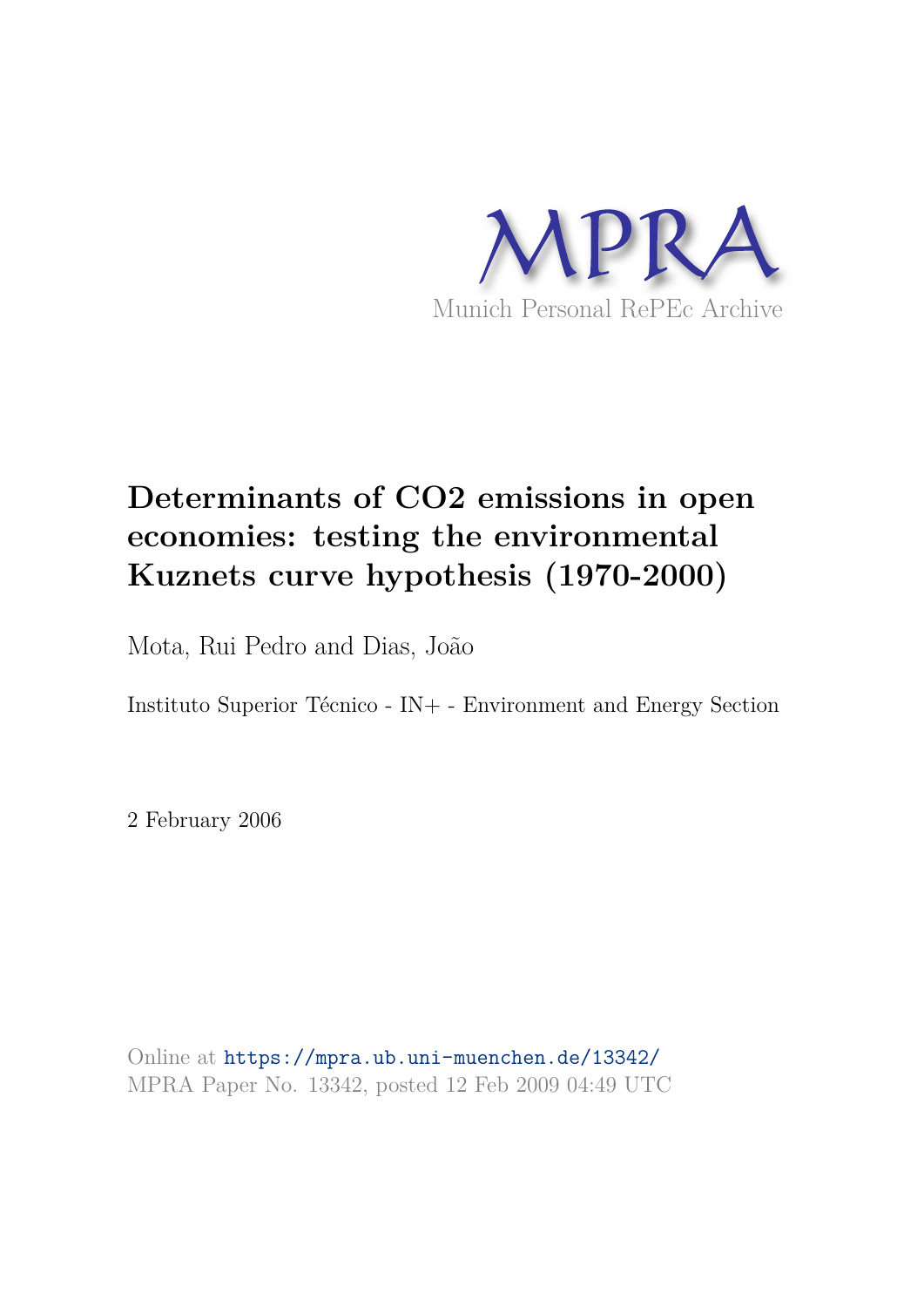## Determinants of  $co<sub>2</sub>$  emissions in open economies: Testing the environmental Kuznets curve hypothesis (1970-2000)

Rui Pedro Mota, Environment and Energy Section, DEM, Instituto Superior Técnico João Dias, Department of Mathematics, Instituto Superior de Economia e Gestão Address: Avenida Rovisco Pais, 1, 1049-001 Lisboa, Portugal. Phone: +351 - 218 419 163, Fax: +351- 218 417 365, E-mail: rmota@ist.utl.pt.

## Abstract

We address the problem of estimating an environmental Kuznets curve for  $CO<sub>2</sub>$  in open economies. The novelty is that we follow a time series approach. The objective is, first to answer a critique concerning the liability of Kuznets curves estimations when using crosssection data. For most of the countries analyzed here there is no evidence of a kuznet curve, though when using cross-section data there is a kuznet curve. Second, when using crosssection data it allows to test for other hypothesis concerning the functioning of the economy and pollution emissions. In particular we test hypothesis concerning the structure of the economy, the degree of openness of the economy, the influence of short-term fluctuations of economic growth and climate effects (when data is available). Moreover we test for the existence of a linear, a quadratic and a cubic relation between GNP and  $CO<sub>2</sub>$  emissions. Most evidence is in favour of a cubic relation for each country. For some countries the time series are not cointegrated, hence the model could not be estimated with econometric security.

Keywords: Environmental Kuznet curve, Open economies, Time series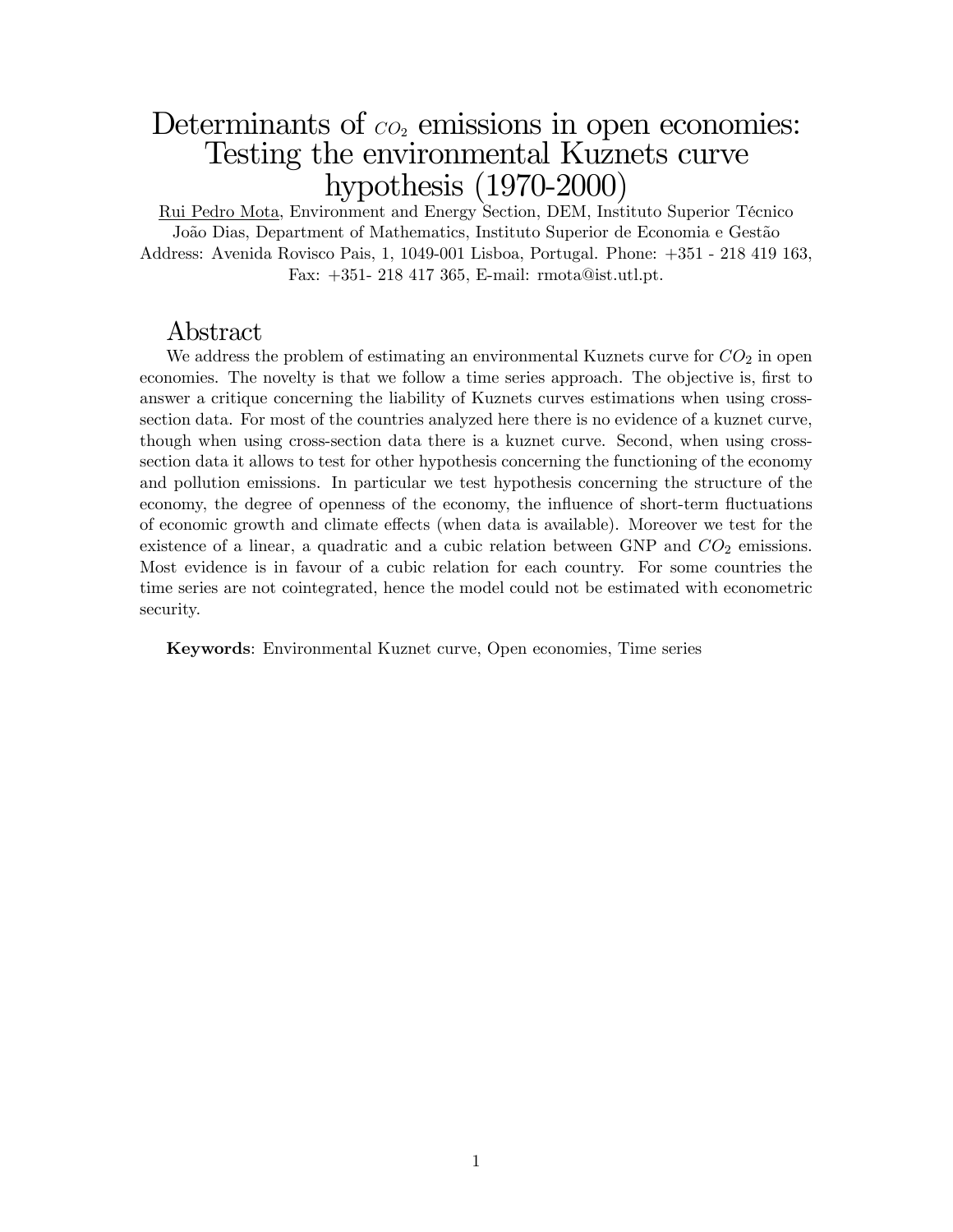## 1 Introduction

This paper intends to explain the evolution of the *per capita* carbon dioxide  $(CO_2)$  emissions in industrialized open economies. Namely, the relation between economic development and  $CO<sub>2</sub>$  emission is explored using data for Portugal, Austria, Japan and USA. Other countries were considered at first but since the results were not satisfactory their analysis is not presented here though some comments are made below. These are Ireland and France. In this paper, as Frield and Getzner (2003), the environmental Kuznets curve (EKC) hypothesis is tested for single countries instead on focusing on the analysis of cross-section data for a set countries. The arguments in favour of this approach will be put forward below.

This paper is structured as follows. Section 1.1 explains the EKC arguments, reviews previous efforts to test EKC for  $CO<sub>2</sub>$  emissions and introduces the basic model to test the EKC hypothesis along with other relations between emissions and economic growth. Section 1.2 deals with the relevant set of hypothesis applicable to a single industrialized country and extends the basic model to test for these hypothesis. Section 1.3 presents and discusses the arguments leading to the specific functional form used in the analysis of the countries. Section 2 presents the data used and briefly presents and comments on the relevant econometric theory to deal with the regressions considered here. Section 3 presents the results of the regressions for each country separately and concludes with some comments and compared results. Section 4 closes the paper with the discussion of the main results for environmental and economic policy and future work.

#### 1.1 Environmental Kuznets curve

The environmental Kuznets curve (EKC) is a hypothesized relationship between various indicators of environmental degradation and income per capita. In the early stages of economic growth degradation and pollution increase, but beyond some level of income per capita, which will vary for different indicators, the trend reverses, so that at high income levels economic growth leads to environmental improvement. Typically, in cross-section studies, the logarithm of the indicator is modeled as a quadratic function of the logarithm of income (Stern, 2004; Stern et al., 1996; Bruyn et al.,1998; Roca et al., 2001).

The reasoning behind the EKC hypothesis has been put succinctly as follows by Panayatou,  $(1993)^1$ : "At low levels of development, both the quantity and the intensity of environmental degradation are limited to the impacts of subsistence economic activity on the resource base and to limited quantities of biodegradable wastes. As agriculture and resource extraction intensify and industrialization takes off, both resource depletion and waste generation accelerate. At higher levels of development, structural change towards information-based industries and services, more efficient technologies, and increased demand for environmental quality result in leveling-off and a steady decline of environmental degradation".

This argument leads to a hypothesized relationship between environmental degradation and income per capita which takes the form of an inverted U. Such a relationship is called an "environmental Kuznets curve", after Kuznets who in 1955 hypothesized an inverted U for the relationship between a measure of inequality in the distribution of income and the level of income. If the EKC hypothesis held generally, it could imply that instead of being a threat to the environment, economic growth is the means to environmental improvement (Stern, 1996).

 $\frac{1}{1}$ in Panayatou (2003).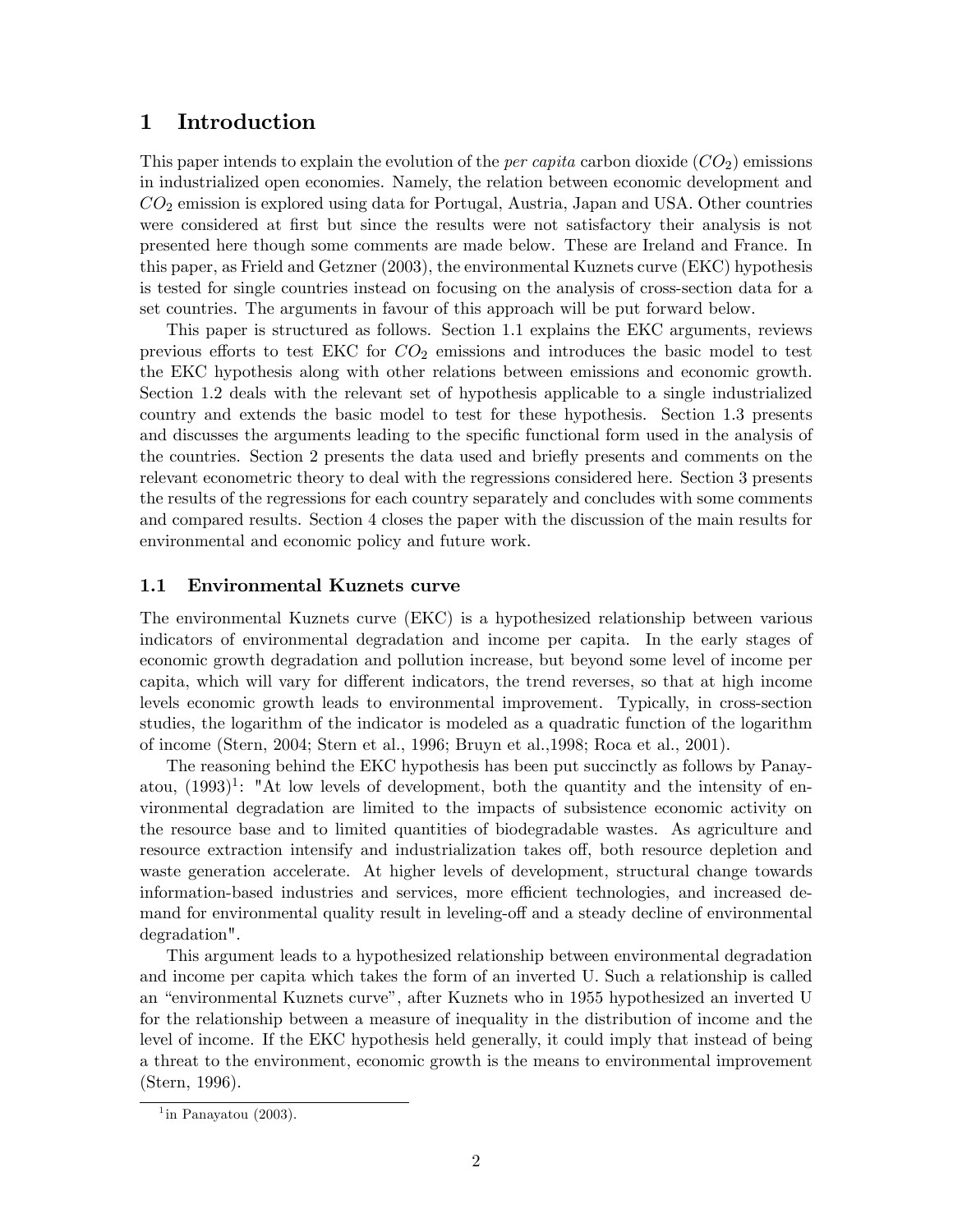Panayotou (2003) has made a thorough review of empirical studies of the EKC hypothesis and in his appendix it is provided a summary of EKC studies. Roughly, the conclusion is that three specifications for EKCs have been mostly described in the literature: a linear, a quadratric (inverted U) and a cubic (N-shaped). One general functional form is

$$
CO2_t = \beta_0 + \beta_1 y_t + \beta_2 y_t^2 + \beta_3 y_t^3 + \varepsilon_t,
$$
\n(1)

where  $CO2<sub>t</sub>$  and  $y<sub>t</sub>$  are, respectively, the  $CO<sub>2</sub>$  per capita emissions and GDP per capita in the year t. If  $\beta_1 > 0$ ,  $\beta_2 < 0$  and  $\beta_3 = 0$  the economy followed a EKC in the period analyzed. However, from a theoretical point of view, the inverted-U relationship is less likely for CO2 emissions than for 'traditional' air pollutants. While these air pollutants have local effects,  $CO<sub>2</sub>$  emissions cause problems on a global scale, therefore, free-rider behavior might lead to a close relationship between carbon emissions and income at all levels of per capita income (Arrow et al., 1995; Friedl and Getzner, 2003).

The EKC concept emerged in the early 1990s with Grossman and Krueger's  $(1991)^2$ pathbreaking study of the potential impacts of NAFTA and Shafik and Bandyopadhyay's  $(1992)^3$  background study for the 1992 World Development Report. The EKC theme was, then, popularized by the World Bankís World Development Report 1992. After this there has been a growing number of studies to test the EKC hypothesis for several kinds of pollutants including  $SO_2$ , particulate matter,  $CO_2$ , clean water, deforestation, inputs of materials in the economy,  $NO_x$ ,  $CO$ ,  $CFCs$ , etc.

There are several major generic problems with hypothesis testing and estimation in relation to the EKC: the assumption of unidirectional causality from growth to environmental quality; the assumption that changes in trade relationships associated with development have no effect on environmental quality; and data problems and their implications (Stern et al. 1996). This paper intends to deal with the second and the third problems.

#### 1.2 Testing other hypothesis

One criticism made to cross-section EKC studies is that the historical experience of the economies is not taken into account. For instance, international trade, environmental policy regulations or changes in structure of the economy ináuence the estimation of the EKC. Hence, the more promising approach is to investigate the time-series data of a single country which may be able to account for historical experience such as environmental policy, development of trade relations, or exogenous shocks such as the oil crisis rather than using reduced form equations of the EKC type presented above.

Besides the EKC curve (or other relations between  $CO<sub>2</sub>$  emissions and GDP) two other hypothesis are tested here. The first relates to trade (to test for the pollution haven hypothesis) and the second is a test for changes in the structure of the economy.

The pollution haven hypothesis states that countries that import most of their raw materials may be exporting environmental impacts to the countries with which they trade (Stern, 1996; Friedl and Getzner, 2003). From this point of view, imports should lead to a reduction in emissions. In the present study, the ratio of imports to GDP will be used as an explanatory variable to test for the pollution haven hypothesis.

 $2$ (in Stern, 2004)

 $3$ (in Stern, 2004)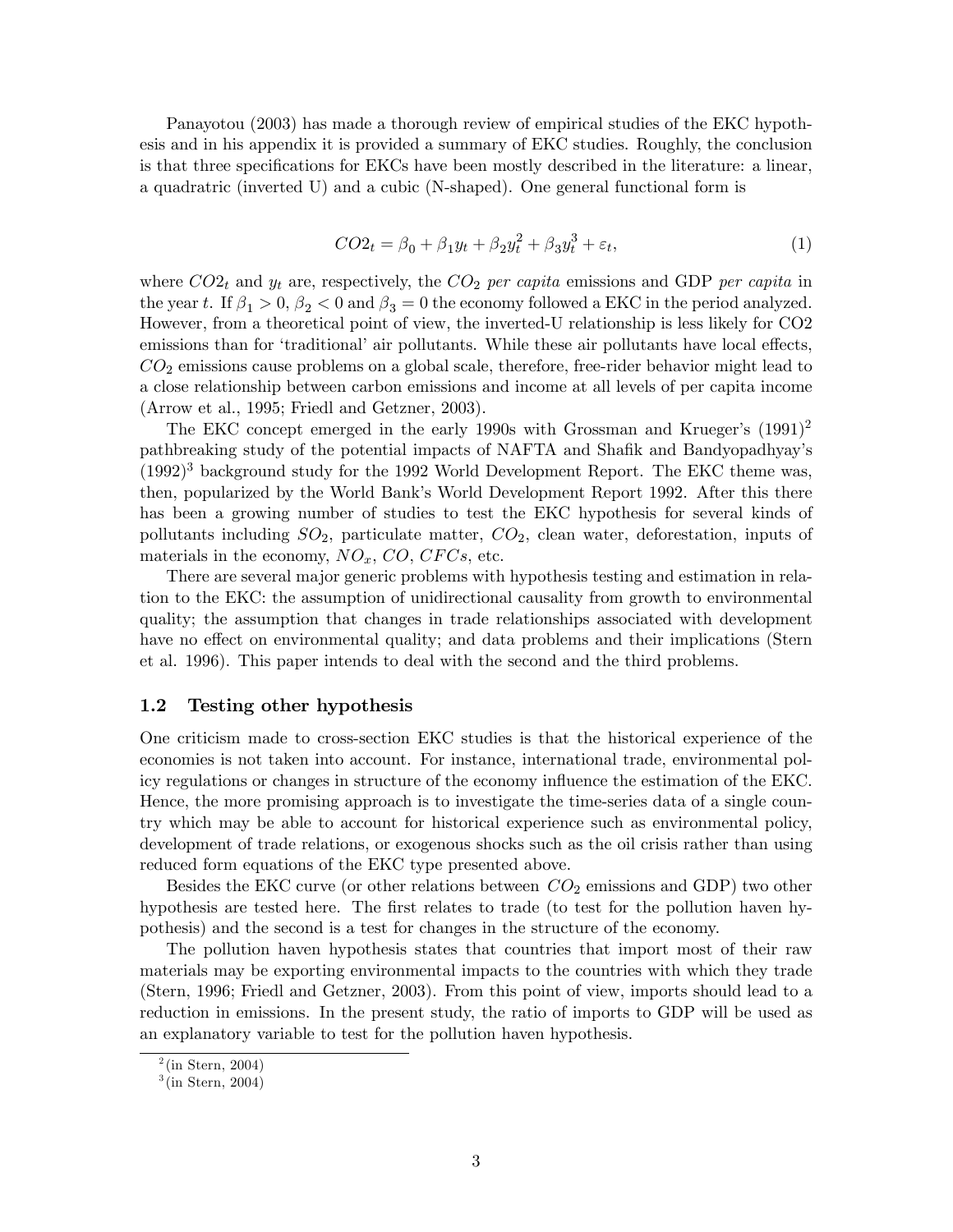As Panayotou mentioned, at high levels of development structural change towards information-based industries and services result in leveling-off and a steady decline of environmental degradation. To test this hypothesis, the service share (value added in the service sector in relation to GDP) is introduced as an explanatory variable.

The influence of short-term fluctuations of economic growth on  $CO<sub>2</sub>$  emissions, is also tested by incorporating the deviation of  $y_t$  trend in the model to regress. The hypothesis is that short-term fluctuations can lead to a significantly positive effect because an actual GDP above the long-term trend might lead to a short-term increase in  $CO<sub>2</sub>$  emissions even though the economy might be in the descending part of the EKC.

For Portugal's and Austria's analysis a climatic variable is included. The arguments is that while economic determinants may be the reason for long- and short-term developments in  $CO<sub>2</sub>$  emissions, climatic variations might be also influential (Friedl and Getzner, 2003). The variable included is the temperature deviation from the long-run temperature average,  $T_t$ . Friedl and Getzner (2003) argue, for Austria, that  $T_t$  can be hypothesized to exhibit a negative coefficient: in years with an above-average temperature, energy consumption (e.g. for heating) is lower, and thus lower  $CO<sub>2</sub>$  emissions can be expected. I argue that this is not a good hypothesis for countries in low latitudes since energy is going to be mostly spent in cooling and not heating. However, it also should be noted that mean temperature of a country is not a good variable if it refers to large countries such as USA, since spatial average of temperatures across latitudes has no clear meaning.

## 2 The model

The choice of the indicator of the  $CO<sub>2</sub>$  emissions is relevant for it can include important assumptions and influence the results of the estimations. Therefore, before considering different functional forms to explain the environment/income relationship, some comments are made on the correct dependent variable.

Friedl and Getzner (2003) identify four types of indicators commonly used for different pollutants or environmental degradation: (i) emissions per capita, (ii) emissions per GDP (pollution intensity), (iii) ambient levels of pollution (concentrations; impacts on a certain area), and (iv) total emissions. The most widely used in cross-country studies is the emissions per capita.

In this paper, the indicator of  $CO<sub>2</sub>$  emissions chosen is the emissions per capita. Ambient levels of pollution is important for local pollutants; pollution intensity does not depict very well the dynamics of  $CO_2$  emissions (Friedl and Getzner, 2003) and also there is no a priori reason to commit to a relation between emissions and industrial output. Emissions per capita have the advantage of being consistent with the use of GDP per capita.

Having in mind the discussion above, the general model proposed is,

$$
CO2t = \beta_0 + \beta_1 y_t + \beta_2 y_t^2 + \beta_3 y_t^3 + \boldsymbol{\beta} \cdot \mathbf{V}_t + \varepsilon_t, \tag{2}
$$

where  $V_t$  is a vector of other variables that influence the relationship between  $CO_2$  emissions per capita and GDP per capita, associated with the respective vector of coefficients  $\beta$ . In this case,  $\mathbf{V}_t = (m_t, s_t, T_t, yd_t)$ , where,  $m_t$  is the ratio of imports to GDP (%),  $s_t$  is the ratio of services to GDP (%),  $T_t$  is the deviation from long-term mean temperature (°C), and  $y d_t$  is the deviation of GDP from trend-GDP.

Though most studies use a log functional form for testing the EKC relation here the functional form chosen is additive. When considering the log function form it is implicitly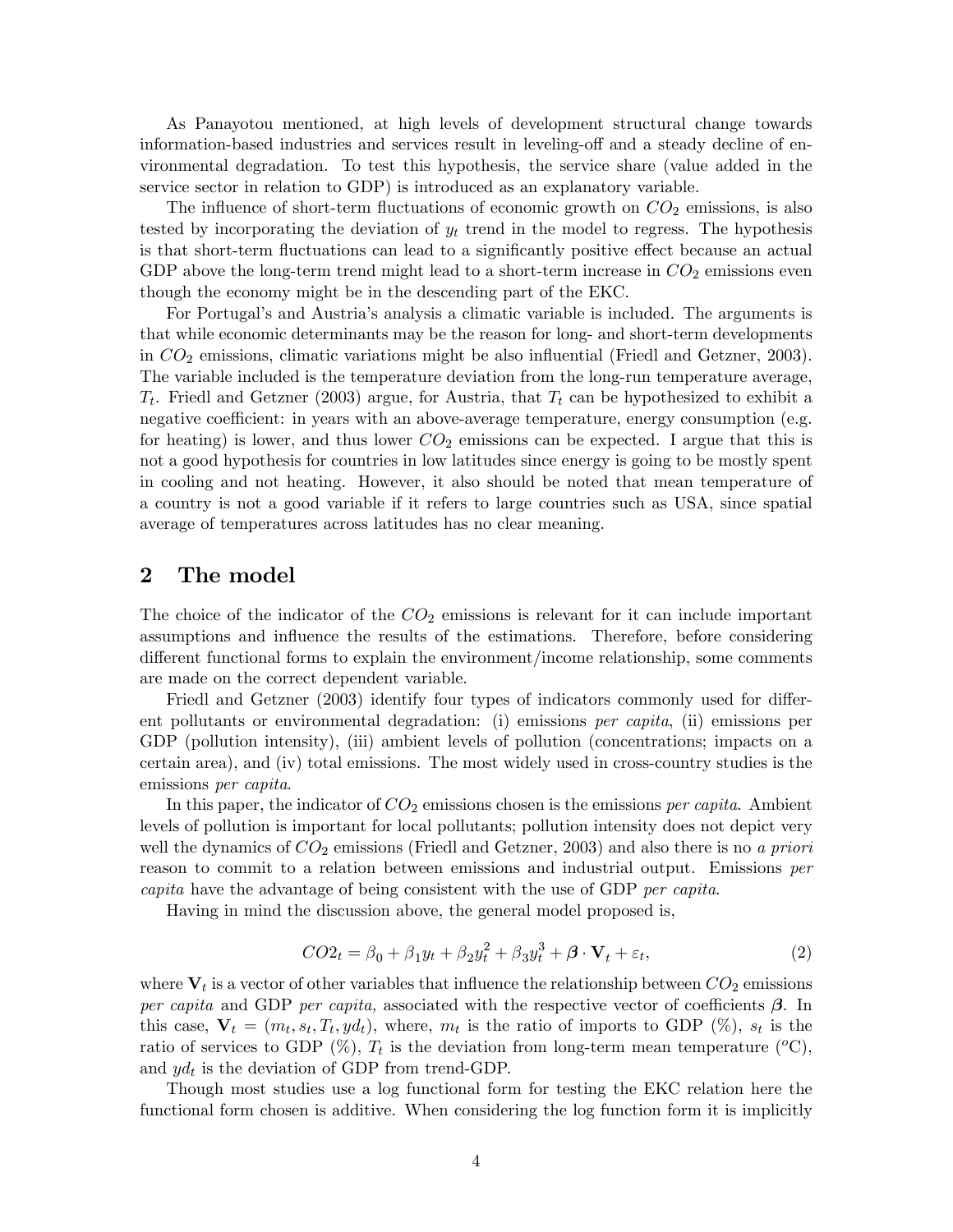assumed that the explanatory variables affect the dependent variable in percentage change, whereas in the additive functional form this effect is in absolute values. This may be important for some cases, and may even be that the log functional form is the most appropriate in cross-section studies using a reduced form emissions/income equation, like equation (1). But for single country analysis where other explanatory variables are considered, one very important assumption when using the log functional is that all explanatory variables are essential. If one of them is zero the dependent variable is also zero. This does not makes sense in the cases analyzed here, hence the chosen functional form is additive.

## 3 Data and econometric methods

The data range used in this paper is 1970-2000. As much as possible the data used was taken from the same source. Hence, the two main sources were the United Nations Statistics Divi- $\sin^4$  and the World Bank's Environmental Economics and Indicators (green accounting)<sup>5</sup>. The World Bank's calculations of genuine savings (or adjusted net savings) provided the time-series for  $CO<sub>2</sub>$  emissions and the population for the various countries used. The data for  $CO<sub>2</sub>$  emissions was estimated by the CDIAC<sup>6</sup>. All the other economic variables were provided by the United Nations Statistics Division, namely, the GDP, imports and value added from the service sector (all variables are at constant 1990 prices in national currency). The service sector includes wholesale, retail trade, restaurants and hotels; transport, storage and communication; and other activities.

The deviation of GDP from trend-GDP was constructed by means of a linear autoregressive model and it is the real value minus the estimated. If  $y d_t$  is positive (negative) this means that in that year the GDP *per capita* was higher (lower) then its trend.

The time series of deviation from long-term mean temperature was obtained for Portugal and Austria only. This time-series is available on the State of the Environment Report of 2003 (RelatÛrio de Estado do Ambiente) from the Environment Institute (Instituto do Ambiente)<sup>7</sup>. The data for the deviations of the mean temperature for Austria was kindly provided be Michael Geztner.

#### 3.1 Basic tests used

The EKC is an essentially empirical phenomenon, but most of the EKC literature is econometrically weak (Stern, 2004). In particular, little or no attention has been paid to the statistical properties of the data used and little consideration has been paid to issues of model adequacy such as the possibility of omitted variables bias (Stern, 2004). Most studies assume that, if the regression coefficients are significant and have the expected signs, then an EKC relation exists. However, one of the main purposes of doing econometrics is to test which apparent relationships are valid and which are spurious correlations. For instance, in this paper some EKC relations were obtained though in the end the series were not cointegrated and so the relations were spurious.

<sup>4</sup> http://unstats.un.org/unsd/snaama/dnllist.asp

 $^{5}$ http://lnweb18.worldbank.org/ESSD/envext.nsf/44ByDocName/GreenAccountingAdjustedNetSavings 6 http://cdiac.esd.ornl.gov/home.html

<sup>7</sup> http://www.iambiente.pt/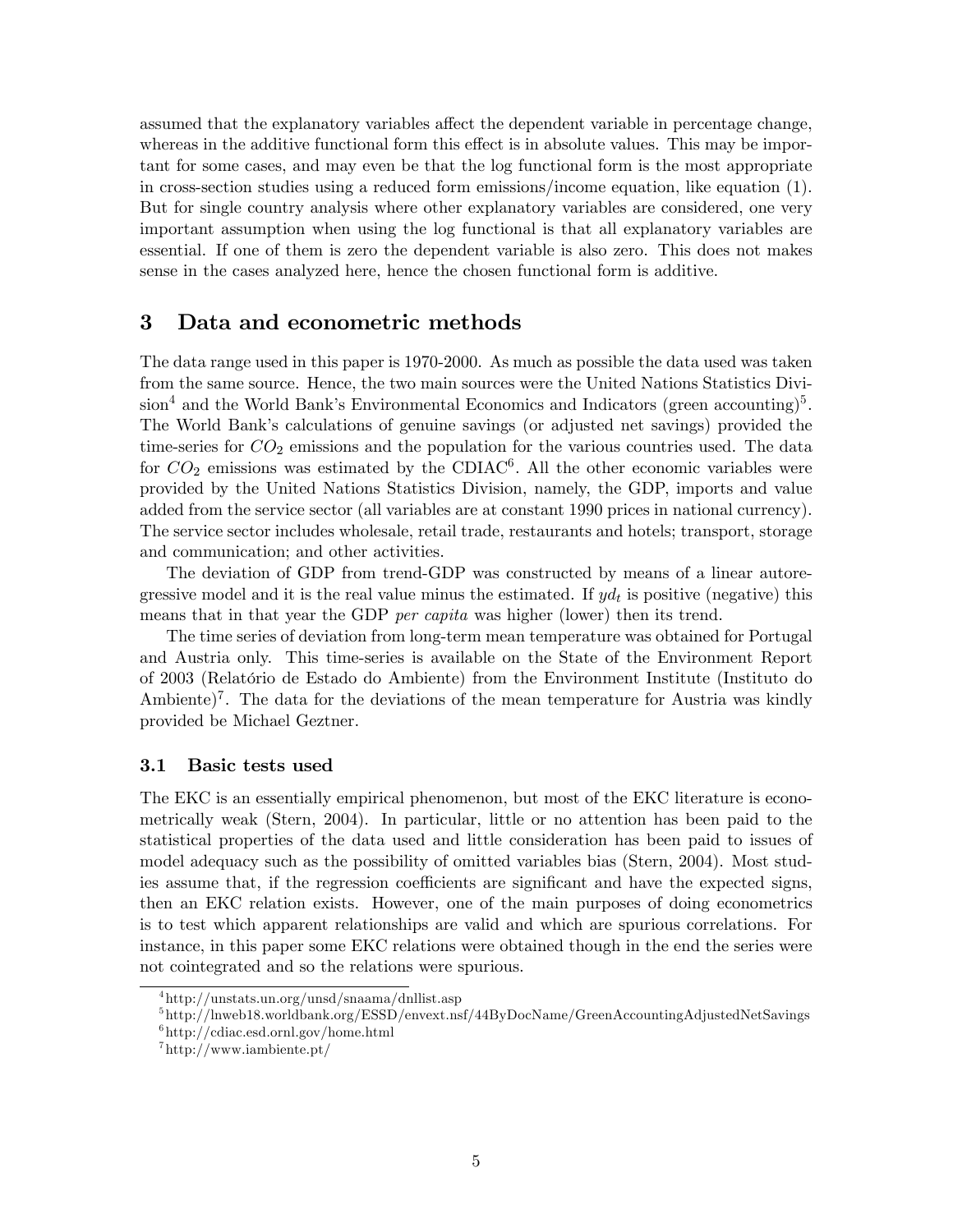#### 3.1.1 Stationarity and unit root - ADF test

Basically, the approach followed here is to first check whether the OLS and the usual tests on the regression results hold for the regressions produced. Hence, the order of integration of the time series is tested by using the augmented Dickey-Fuller (ADF) test with constant and time trend, starting with the variable in differences with lags of order 3. For all the series analysed the order the lags revealed as sufficient to conclude about the order of integration and it could be rejected for almost all tests made.

At each step, the lag of the higher order is rejected using the t-statistic as long as no autocorrelation is introduced in the regression. The calculated t-statistic of coefficient of the lagged variable is compared with the critical values using the Dickey-Fuller table of critical asymptotic values. The null hypothesis of the existence of a unit root, or of the non stationarity of the time series, is rejected whenever the calculated t-statistic is higher than the critical value at a given level of significance. So, the time series is considered stationary if this calculated t-statistic is higher than the critical value.

For all the countries presented here, the  $CO<sub>2</sub>$  per capita emissions time-series revealed to be integrated of order one I(1) along with the ratio of imports to GDP, the ratio of services to GDP and the deviation of GDP from trend-GDP. The two time-series of deviation from long-term mean temperature are  $I(0)$ . For the countries presented here the variables involving different forms of GDP were also  $I(1)$ . For instance, the ADF test applied to the Ireland's GDP time-series revealed the it was I(0). Also, the  $y_t^2$  and  $y_t^3$  time series are  $I(0)$  meaning that the regression of the  $CO<sub>2</sub>$  emissions with terms involving GDP is not accurate. Along with this, the Engle-Granger (EG) test for cointegration implies that these time series are not cointegrated for Ireland. Thus, the regressions made for the EKC in Ireland were spurious.

#### 3.1.2 Cointegration - EG test

Another test used is the Engle-Granger test for cointegration, which basically consists of applying the ADF test to the residuals of a regression. If the time-series of residuals is I(0) then it can be concluded that the variables in the regression are cointegrated and at a given level of significance the presence of a spurious relation can be rejected. So, in order to have an acceptable regression it is sufficient that at least one of the explanatory variables is integrated of the same order of that of the dependent variable and the variables used are cointegrated. Applying the ADF test to the residuals of a regression implies that the computed t-statistic values must be compared not with the critical values of the ADF table but with the critical values in a EG table. For instance, the Austria's  $CO_2$  and GDP time series are not cointegrated however the cubic and quadratic emission/income relations could be estimated since these are cointegrated (see table 3.2.2).

The method used here is to test for cointegration on the regressions that gave acceptable results at first. This choice is made since the EG test needs the residuals of the regression, so it is possible to reject some models before the cointegration test.

#### 3.1.3 Structural breaks - Chow test

In the case of Portugal's  $CO_2$  emissions time series, a structural break in the year 1988 can be readily identified (see figure  $3.1.1$ ). In this case, the test for the existence of a breakpoint the usual Chow test is applied. The problem of structural breaks is a relevant one for it can imply large biases on the regression results and on the tests carried. This is true specially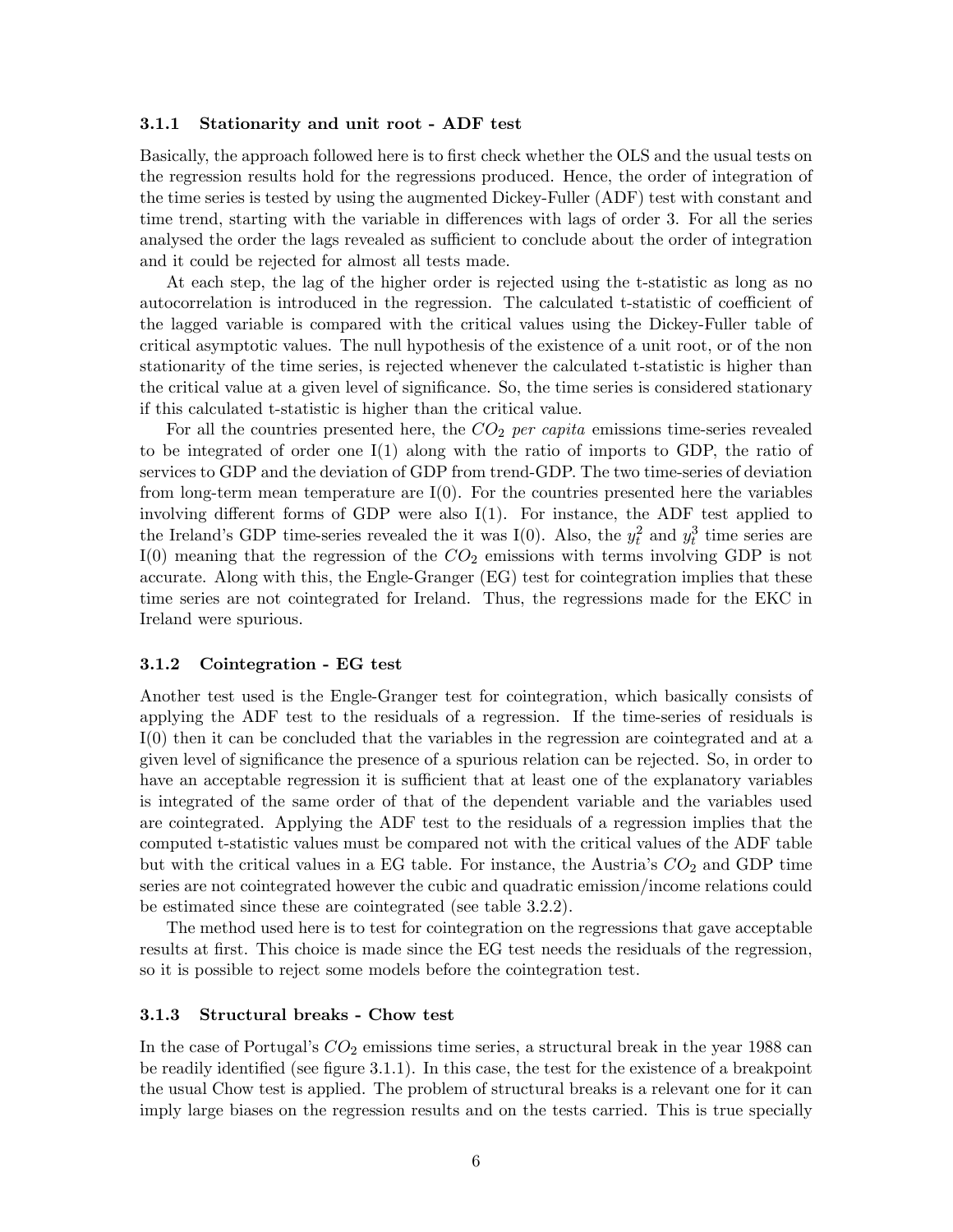for unit root tests. What should be done in this case is to apply the Perron test for unit roots with structural breaks. This tests for the existence of unit roots in the case of a structural break in the time-series. The structural break may be responsible for a change in the intercept term, for a change in the coefficients or both. Perron designed tests for unit roots and cointegration for these three cases, and calculated its critical values. The test turned out to be an extension of the ADF test incorporating a term related to the structural break.

In the analysis carried here the effects of the structural breaks on the regressions and on the unit root and cointegration test is acknowledge though in particular the Perron test is not applied. Also, in this paper, the power of the regressions and of the tests is somewhat restricted to the few degrees of freedom available. The data is only for 1970-2000. Hence, for the rest of the analysis, whenever there is no evident structural break on the time series for  $CO<sub>2</sub>$  emissions, it is assumed that there is no structural break. For the case of Portugal's  $CO<sub>2</sub>$  emissions the Chow breakpoint is applied, but additionally it is assumed that the structural break only affects the intercept term. This way a dummy variable for the year 1988 is introduced and the model is then regressed.

## 4 Countries' results

#### 4.1 Portugal

The analysis starts by searching for the usual EKC, i.e., estimate equation (1). The representations of the relation of  $CO<sub>2</sub>$  emission with GDP are usually done in two ways, as in figure 3.1.1 and figure 3.1.2. In figure 3.1.1 the  $CO<sub>2</sub>$  pollution intensity of GDP is presented and a positive trend can be recognized. This means that in the period 1970-2000 the  $CO<sub>2</sub>$ emissions were growing at a higher rate than the income growth.



Figure 3.1.1: Evolution of *per capita*  $CO<sub>2</sub>$  emissions, GDP and intensity of  $CO<sub>2</sub>$  in the GDP (Index 1970=1).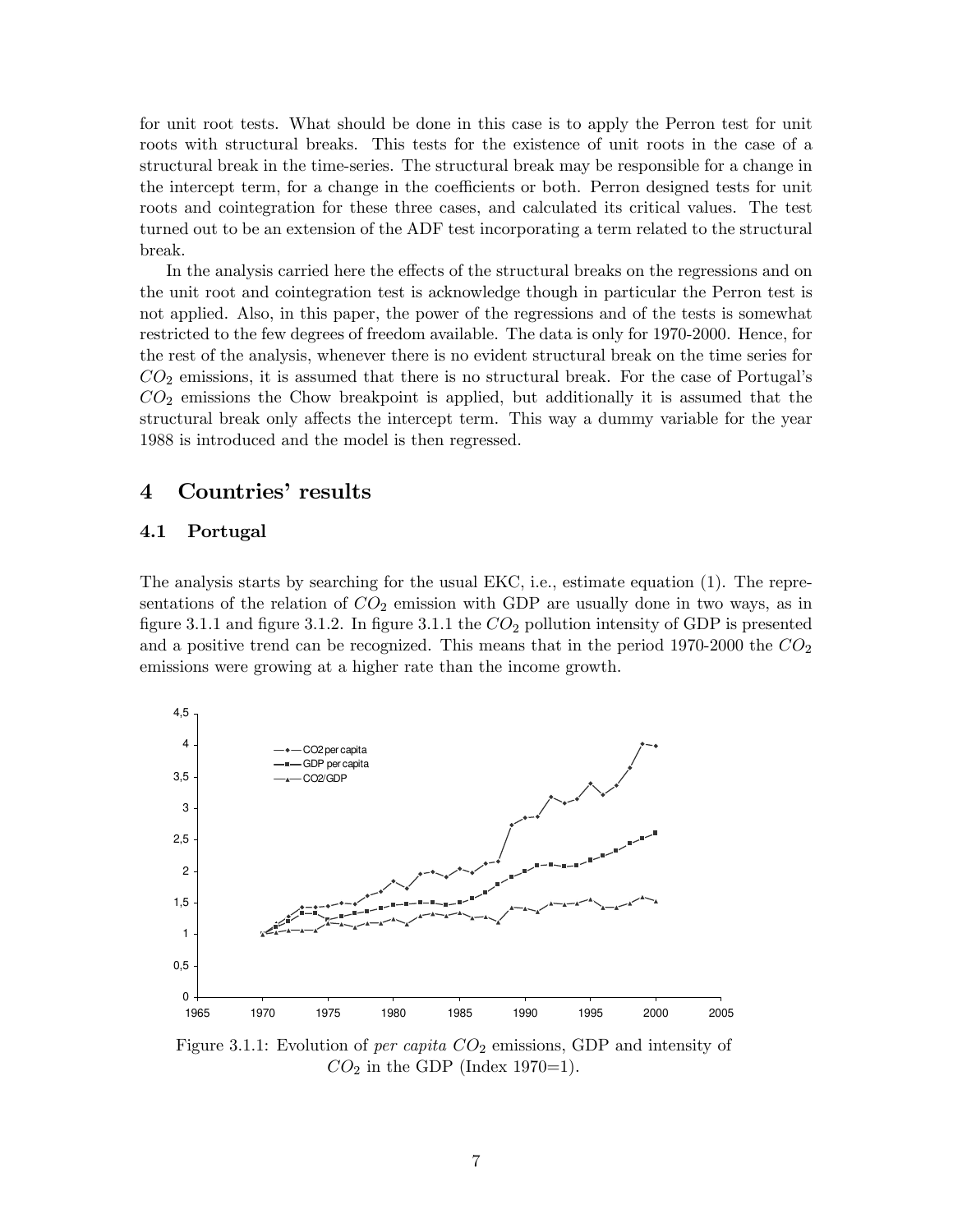In figure 3.1.2 it is presented a plot of the  $CO<sub>2</sub>$  emissions with GDP disregarding the evolution in time. This Ögure hints at a linear relation between emissions and income.



Figure 3.1.2: Relation of  $CO<sub>2</sub>$  emissions with GDP.

The relative evolution of the time series used in the regressions is presented in figure 3.1.3. Testing for the stationarity of the time-series in figure 3.1.3 using the ADF test, the conclusion is that all the variables are  $I(1)$  except for the deviation from the mean temperature which is  $I(0)$ .

From figure 3.1.1 or 3.1.3 it can be seen that there exists a jump of the emission values around 1988. This is probably due the fact that around that time the first European funds were starting to be applied in Portugal. These funds were specially applied to road and highway constructions, having the almost certain impact of rising  $CO<sub>2</sub>$  per capita emissions. Also, at 1987 the portuguese governement had its first absolute majority which created conditions for the stabilization of the economy, namely lower interest rates, which has a direct impact on the households' consumption rate and an indirect impact on  $CO<sub>2</sub>$  per capita emissions.



Figure 3.1.3: Relative evolution of the time series considered in the regressions. (Index, 1970=1).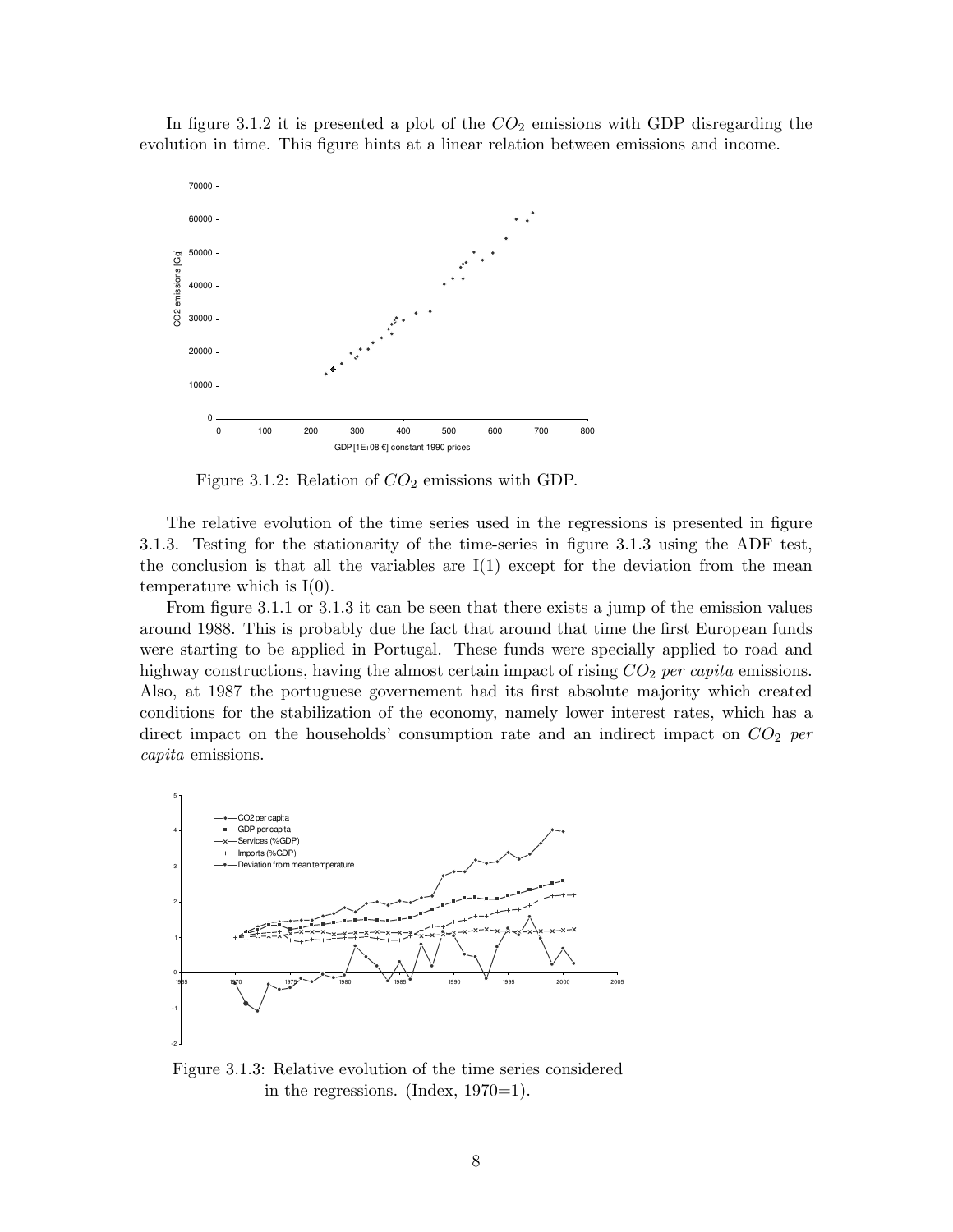| <b>Explanatory Variables</b> |                | $CO2$ emissions per capita |                |
|------------------------------|----------------|----------------------------|----------------|
|                              | 1970-2000      | 1970-1988                  | 1989-2000      |
| Constant $\times 10^{-2}$    | $-0.154710***$ | $-0.109269***$             | $-0.125431**$  |
|                              | $(-12.1328)$   | $(-3.81746)$               | $(-2.08313)$   |
| $y_t \times 10^{-5}$         | $0.113508***$  | $0.100364***$              | $0.108852***$  |
|                              | (40.4754)      | (12.7001)                  | (10.3280)      |
| Adj. $R^2$                   | 0.982006       | 0.899042                   | 0.905715       |
| Schwarz B.I.C.               | $-221.425$     | $-137.066$                 | $-84.2200$     |
| F-Test                       | 1638.26        | 161.292                    | 106.668        |
| Durbin-Watson                | 1.68551        | 1.08701                    | 1.87448        |
| $\mathbf n$                  | 31             | 19                         | 12             |
| Chow F-statistic             |                | 1.56683                    |                |
| Constant                     | $-0.276841***$ | $-0.171598***$             | $-0.322851***$ |
|                              | $(-22.3062)$   | $(-17.9396)$               | $(-8.83374)$   |
| $time \times 10^{-5}$        | $0.141205***$  | $0.0879786***$             | $0.164346***$  |
|                              | (22.5845)      | (18.2023)                  | (8.96886)      |
| Adj. $R^2$                   | 0.944348       | 0.948324                   | 0.878373       |
| Schwarz B.I.C.               | $-203.924$     | $-143.428$                 | $-82.6922$     |
| F-Test                       | 510.061        | 331.323                    | 80.4404        |
| Durbin-Watson                | 0.587404       | 1.59534                    | 1.52028        |
| n                            | 31             | 19                         | 12             |
| Chow F-statistic             |                | 40.21959***                |                |
| $Constant \times 10^{-2}$    | $-0.111647$    | 0.0968351                  | 2.5645         |
|                              | $(-0.461556)$  | (0.132897)                 | (0.285308)     |
| $y_t \times 10^{-5}$         | $-0.0556215$   | 0.0137481                  | $-1.14843$     |
|                              | $(-0.394867)$  | (.020952)                  | $(-0.241063)$  |
| $y_t^2 \times 10^{-9}$       | 0.302360       | 0.370922                   | 1.57934        |
|                              | (0.979957)     | (0.204296)                 | (0.191620)     |
| $y_t^3\times 10^{-13}$       | $-0.191936$    | $-0.474909$                | $-.743122$     |
|                              | $(-0.917818)$  | $(-0.287445)$              | $(-0.157541)$  |
| $m_t \times 10^{-4}$         | 0.126472       | $-2.00332$                 | $1.12669**$    |
|                              | (0.840412)     | $(-0.687579)$              | (2.22474)      |
| $s_t \times 10^{-4}$         | $0.402362***$  | $-0.175335$                | 0.270878       |
|                              | (2.81189)      | $(-0.595114)$              | (0.645140)     |
| $y d_t \times 10^{-6}$       | $-0.291102**$  | $-.425300**$               | 0.707013       |
|                              | $(-2.06841)$   | $(-2.31995)$               | (0.953410)     |
| Adj. $R^2$                   | 0.987147       | 0.963514                   | 0.941539       |
| Schwarz B.I.C.               | $-220.988$     | $-142.683$                 | $-85.0344$     |
| F-Test                       | 385.005        | 80.2235                    | 30.5263        |
| Durbin-Watson                | 2.37257        | 2.44445                    | 2.81175        |
| $\mathbf n$                  | 31             | 19                         | 12             |
| Chow F-statistic             |                | 3.28982**                  |                |

Thus, the Chow test is applied for the hypothesis of a breakpoint on the  $CO<sub>2</sub>$  per capita emissions in the year 1988. The results are presented in table 3.1.1.

Table 3.1.1 - Results of the Chow test to several models for the  $CO<sub>2</sub>$  emissions. In brackets it is presented the value of the t-statistic.  $***$  - significant at  $1\%$ ,  $**$  - significant at  $5\%$ ,  $*$  - significant at  $10\%.$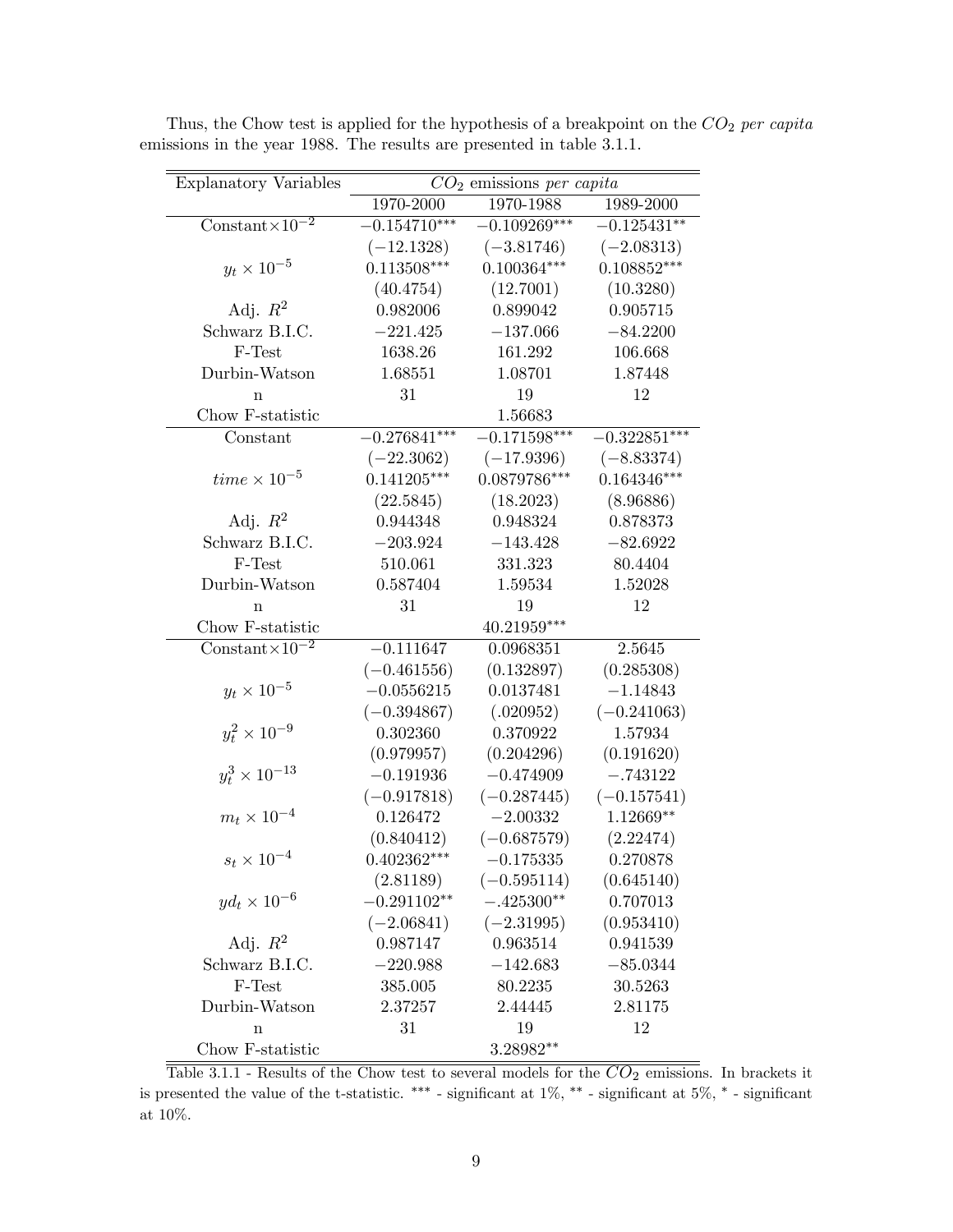The Chow test applied to the relation of  $CO<sub>2</sub>$  emissions and GNP gives a value of the Chow F-statistic of 1.56683, which is lower than the critical  $F$  value at the significance level of 5%. Thus, the null hypothesis of structural stability cannot be rejected and the regressions for 1970-1988 and 1989-2000 can be considered as the same. The second Chow test is applied to a simple autoregressive trend model, following Frield and Getzner (2003), and indicates a clear structural break in the year  $1988$  at the significance level of  $1\%$ .

Next, the Chow breakpoint test is applied to the general cubic regression and the value of the Chow F-statistic is higher than the critical value at the significance level of  $5\%$ . Hence, this indicates the existence of a structural break of this relation in the year 1988. The Chow test was also applied to the regression of the linear general model and the conclusion is that at the significance level of  $5\%$  the relation exhibits a breakpoint in the year 1988.

The conclusions are that, when testing for the linear relation of  $CO<sub>2</sub>$  per capita emissions with *per capita* GNP there is no breakpoint. However, when testing the general model linear and cubic - there is a breakpoint in the year 1988. Assumig that this structural break only affects the intercept term of the regressions allows for the regression of the general models using the entire time series (1970-2000) as long as a dummy variable  $X_t$  accounting for the changes in 1988 is incorporated.

| <b>Explanatory Variables</b> |                | $CO2$ emissions per capita |               |
|------------------------------|----------------|----------------------------|---------------|
|                              | $1970 - 2000$  | $1970 - 1988$              | $1989 - 2000$ |
| Constant $\times 10^{-2}$    | $-0.358315***$ | 0.0712445                  | 0.333108      |
|                              | $(-5.44084)$   | (0.408918)                 | (1.12282)     |
| $y_t \times 10^{-6}$         | $0.857562***$  | 1.00215                    | $-0.890865$   |
|                              | (8.81784)      | (6.69543)                  | $(-1.10324)$  |
| $m_t \times 10^{-4}$         | $0.240162***$  | $-0.340093$                | $1.22424**$   |
|                              | (2.51821)      | $(-1.27893)$               | (2.53335)     |
| $s_t \times 10^{-4}$         | $0.421382***$  | $-0.156403$                | 0.109793      |
|                              | (3.10964)      | $(-0.579820)$              | (0.398164)    |
| $y d_t \times 10^{-6}$       | $-0.304909**$  | $-0.325102**$              | 1.08690*      |
|                              | $(-2.25456)$   | $(-2.53998)$               | (1.60506)     |
| Adj. $R^2$                   | 0.987569       | 0.964326                   | 0.942912      |
| Schwarz B.I.C.               | $-223.699$     | $-144.376$                 | $-85.6431$    |
| F-Test                       | 596.849        | 122.641                    | 46.4210       |
| Durbin-Watson                | 2.34617        | 2.06010                    | 2.27764       |
| n                            | 31             | 19                         | 12            |
| Chow F-statistic             |                | $4.05471**$                |               |

Table 3.1.1 (Cont.) - Results of the Chow test to the linear general model. In brackets it is presented the value of the t-statistic. \*\*\* - significant at  $1\%$ , \*\* - significant at  $5\%$ , \* - significant at 10%.

The following table presents the results of the testing of the model in equation (1) considering cubic, quadratic and linear relations between  $CO<sub>2</sub>$  emissions and GDP.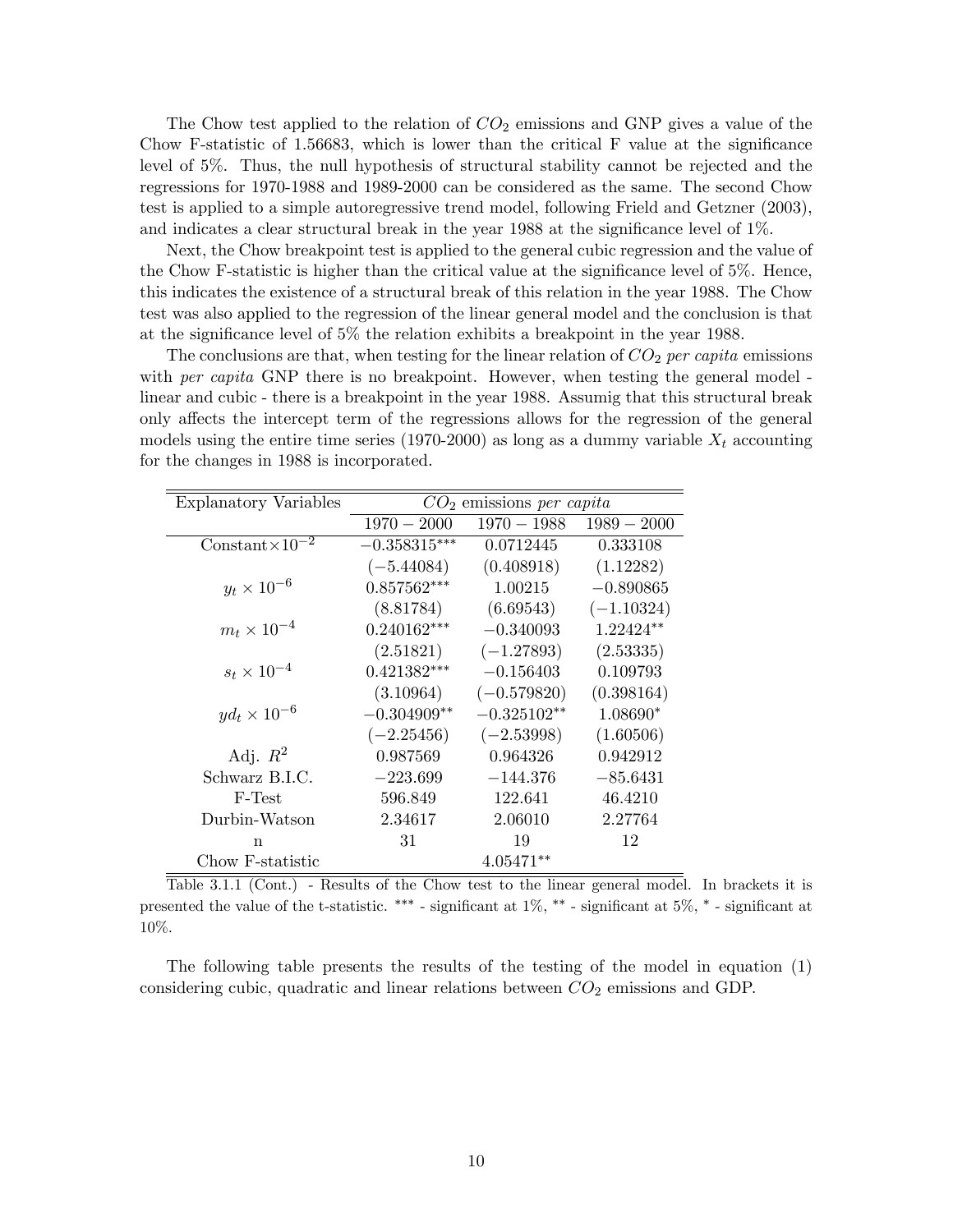| Explanatory variables     |               | $CO2$ emissions <i>per capita</i> 1970-2000 |                |  |
|---------------------------|---------------|---------------------------------------------|----------------|--|
|                           | Cubic         | Quadratic (EKC)                             | Linear         |  |
| Constant $\times 10^{-2}$ | $-0.00660935$ | $-0.124289**$                               | $-0.154710***$ |  |
|                           | $(-0.032290)$ | $(-2.13604)$                                | $(-12.1328)$   |  |
| $y_t \times 10^{-6}$      | 0.173970      | $0.995225***$                               | $0.0280436***$ |  |
|                           | (0.124833)    | (3.79330)                                   | (40.4754)      |  |
| $y_t^2 \times 10^{-9}$    | 0.198810      | 0.0150711                                   |                |  |
|                           | (0.646740)    | (0.536190)                                  |                |  |
| $y_t^3 \times 10^{-13}$   | $-0.132013$   |                                             |                |  |
|                           | $(-0.600287)$ |                                             |                |  |
| Adj. $R^2$                | 0.981122      | 0.981553                                    | 0.982006       |  |
| $SSR \times 10^{-06}$     | 0.887913      | 0.899763                                    | 0.909002       |  |
| Schwarz B.I.C.            | $-218.355$    | $-219.866$                                  | $-221.425$     |  |
| F-Statistic               | 520.714***    | 799.147***                                  | 1638.26***     |  |
| Durbin-Watson             | 1.67717       | 1.68216                                     | 1.68551        |  |
| n                         | 31            | 31                                          | 31             |  |

Table 3.1.2 - Regressions of various relations of  $CO<sub>2</sub>$  emissions and GNP, including a direct test of the EKC hypothesis. In brackets it is presented the value of the t-statistic. \*\*\* - significant at  $1\%$ , \*\* - significant at  $5\%$ , \* - significant at  $10\%$ . No superscript in the DW statistic indicates no autocorrelation,  $+$  indicates positive autocorrelation and  $+/-$  indicates inconclusive test, with significance of  $5\%$ . These apply for the rest of the tables.

The cubic form of equation  $(1)$  is rejected for Portugal since no variable is significant. The quadratic model is a direct test of the EKC hypothesis, and the existence of an EKC for Portugal is rejected since the term  $y_t^2$  is not significative. The linear model, as expected, is the most appropriate to describe the relation between  $CO<sub>2</sub>$  emissions per capita and GDP per capita. The estimation of this equation is depicted in figure 3.1.4 comparing with the real data.



Figure 3.1.4: Comparison of the linear model with the real data.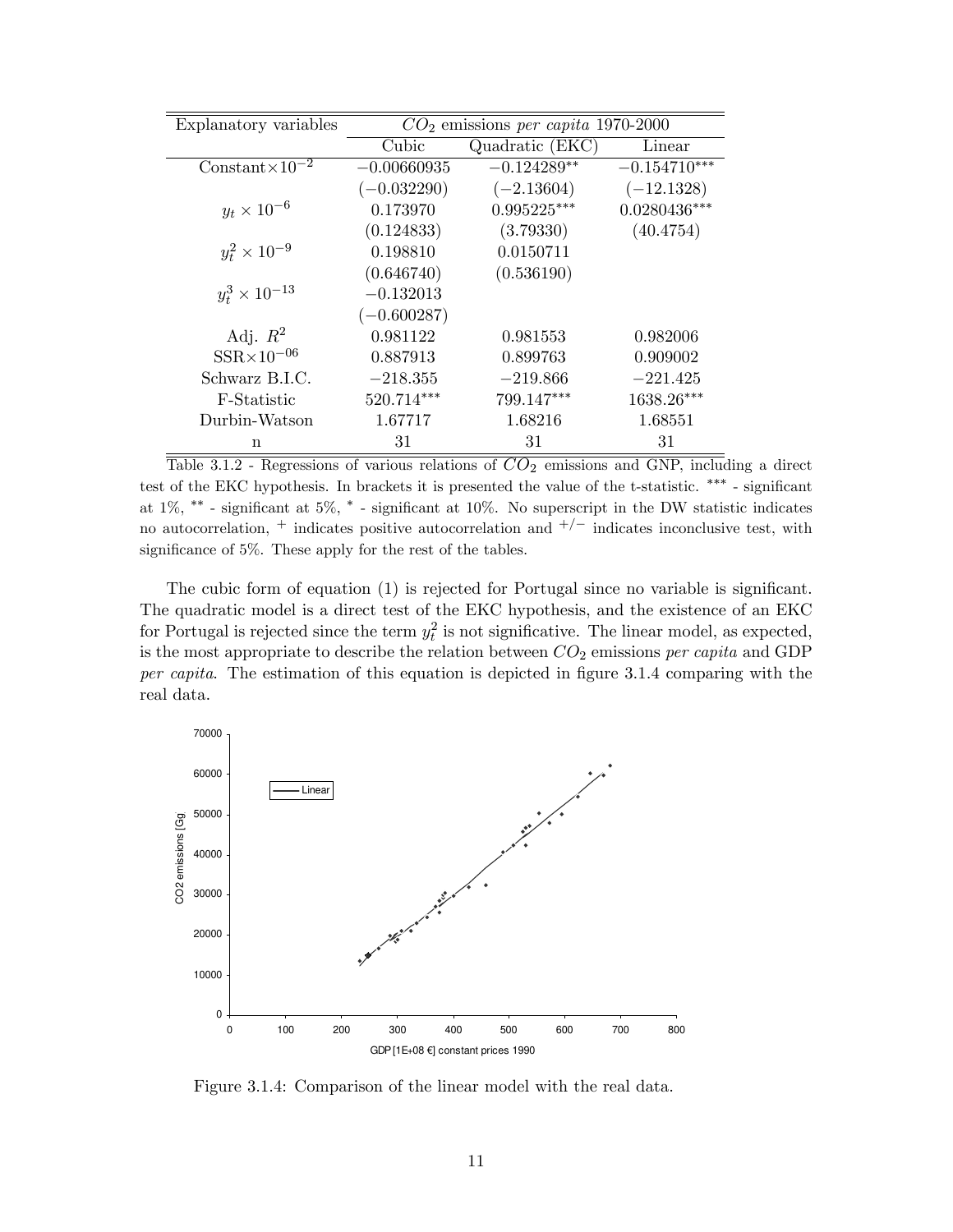Next, the general model in equation (2) is estimated, also considering cubic, quadratic and linear relations between  $CO<sub>2</sub>$  emissions and GDP. In the general cubic model, all variables are significant, at least at the significance level of  $10\%$ , except the deviations for the long-term mean temperature. At the  $5\%$  level of significance the only variables relevant to explain  $CO<sub>2</sub>$  per capita emissions are those related with GDP per capita, including the deviation of GDP from trend-GDP.

The general EKC is rejected for Portugal since, again, the  $y_t^2$  is statistically zero. Finally, in the general linear model, all variables excluding the deviations for the long-term mean temperature are significant at 5% level of significance. Note that for all of the three general models the variable testing the breakpoint in 1988 is significant.

| <b>Explanatory Variables</b> |                 | $CO2$ emissions per capita 1970-2000 |                 |
|------------------------------|-----------------|--------------------------------------|-----------------|
|                              | Cubic           | Quadratic (EKC)                      | Linear          |
| Constant $\times 10^{-2}$    | $-0.729818***$  | $-0.167555*$                         | $-0.292803***$  |
|                              | $(-2.56400)$    | $(-1.40415)$                         | $(-4.15941)$    |
| $y_t \times 10^{-5}$         | $0.475644**$    | $0.0458108*$                         | $0.0800906***$  |
|                              | (2.35253)       | (1.58298)                            | (6.87553)       |
| $y_t^2 \times 10^{-9}$       | $-0.950442**$   | 0.0481025                            |                 |
|                              | $(-2.03607)$    | (1.29062)                            |                 |
| $y_t^3 \times 10^{-13}$      | $0.703941**$    |                                      |                 |
|                              | (2.14503)       |                                      |                 |
| $m_t \times 10^{-5}$         | $2.25214*$      | 0.890195                             | $2.0777**$      |
|                              | (1.61389)       | (0.666111)                           | (2.11466)       |
| $s_t \times 10^{-4}$         | $0.196685*$     | $0.293694**$                         | $0.351600**$    |
|                              | (1.36296)       | (1.99282)                            | (2.47059)       |
| $T_t \times 10^{-4}$         | $-0.127513$     | $-0.284663$                          | $-0.257761$     |
|                              | $(-0.189593)$   | $(-0.395917)$                        | $(-0.353779)$   |
| $y d_t \times 10^{-5}$       | $-0.601214***$  | $-0.0417079***$                      | $-0.0384245**$  |
|                              | $(-3.91738)$    | $(-3.04840)$                         | $(-2.81943)$    |
| $X_t \times 10^{-3}$         | $0.731372***$   | $0.342068**$                         | $0.293841**$    |
|                              | (3.31020)       | (2.52424)                            | (2.22516)       |
| Adj. $R^2$                   | 0.990641        | 0.989176                             | 0.988876        |
| $SSR \times 10^{-6}$         | 0.358667        | 0.433680                             | 0.465088        |
| Schwarz B.I.C.               | $-223.820$      | $-222.594$                           | $-223.227$      |
| F-Test                       | 397.942***      | $392.655***$                         | 445.464***      |
| Durbin-Watson                | $2.59668^{+/-}$ | $2.40604^{+/-}$                      | $2.31146^{+/-}$ |
| n                            | 31              | 31                                   | 31              |

Table 3.1.3 - Results of the regressions of the general model for the  $CO_2$  emissions in Portugal. In brackets it is presented the value of the t-statistic.  $***$  - significant at  $1\%$ ,  $**$  - significant at  $5\%$ ,  $*$  significant at  $10\%$ .

The next table presents the results for the cointegration tests made for the linear model, and for the general cubic and linear models.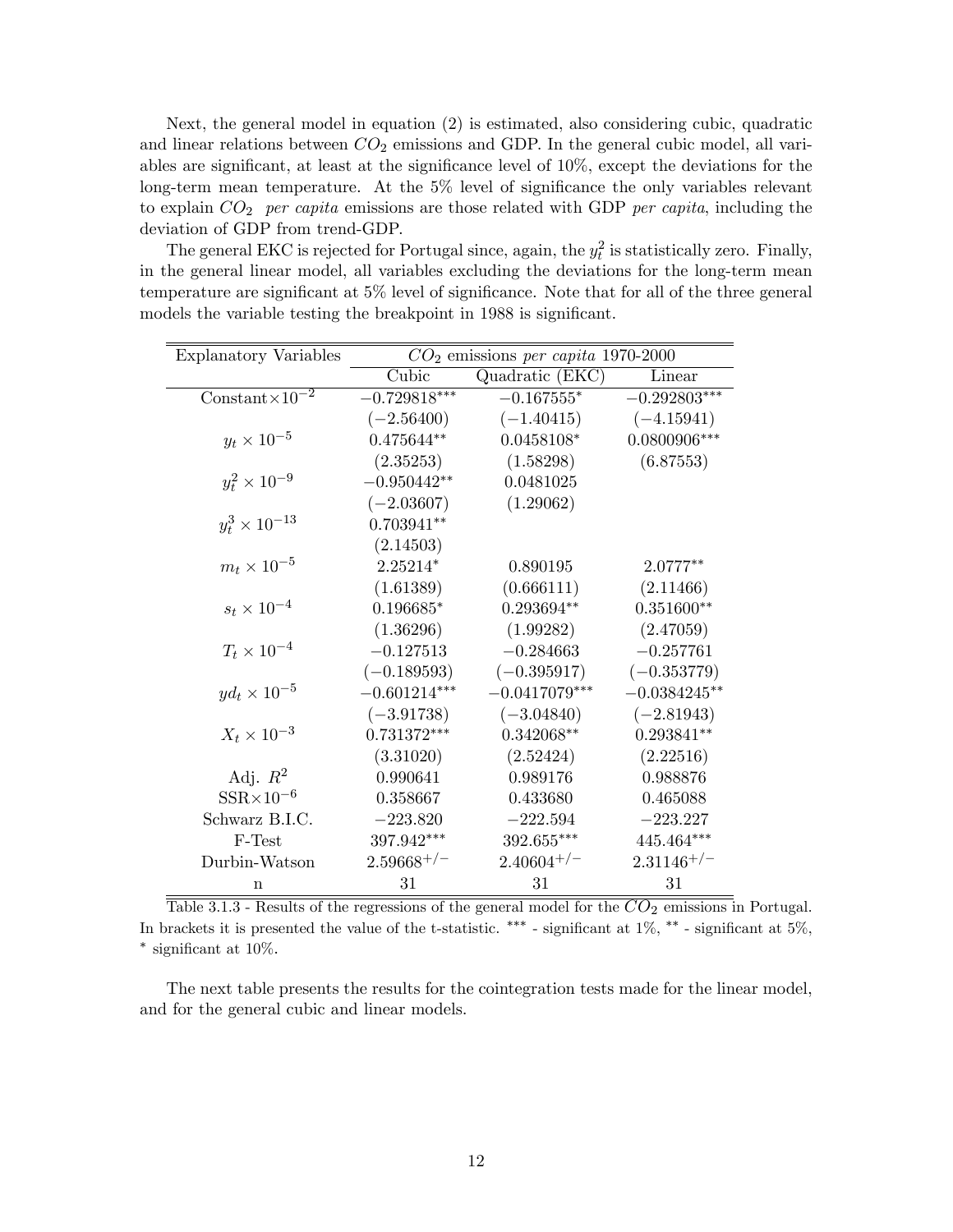| Explanatory variables              |                |               |               |
|------------------------------------|----------------|---------------|---------------|
|                                    | $CO2$ and GNP  |               | General model |
|                                    | Linear         | Cubic         | Linear        |
| Constant $\times$ 10 <sup>-4</sup> | $-0.402533$    | $-0.103663$   | $-0.136644$   |
|                                    | $(-0.571616)$  | $(-0.242760)$ | $(-0.246321)$ |
| $res_{t-1}$                        | $-0.865031***$ | $-1.32671***$ | $-1.15865***$ |
|                                    | $(-4.58142)$   | $(-7.20445)$  | $(-6.13920)$  |
| $time \times 10^{-6}$              | 2.14878        | 0.586046      | 0.660126      |
|                                    | (0.567618)     | (0.255484)    | (0.221701)    |
| Adj. $R^2$                         | 0.395856       | 0.632551      | 0.551799      |
| Schwarz B.LC.                      | $-212.826$     | $-227.749$    | $-219.884$    |
| F-Statistic                        | 10.5009        | 25.9613       | 18.8516       |
| Durbin-Watson                      | 1.94298        | 2.16671       | 2.09931       |
| n                                  | 30             | 30            | 30            |

Table 3.1.4 - Results of the Engel-Granger test for the 3 relevant models. The coefficient associated to  $res_{t-1}$  should be tested for significance using the critical values of the Engle-Granger table. Based on the Engle-Granger table: \*\*\* - significant at  $1\%$ , \*\* - significant at  $5\%$ , \* - significant at 10%.

With the results above, for the three models tested we reject the null hypothesis that the residuals are not stationary at the level of significance of  $1\%$ , meaning that the residuals are integrated of degree zero,  $I(0)$ . Hence we can conclude that the series are cointegrated and since we have also seen that they are all  $I(1)$ , we can safely use the usual OLS estimator and the usual tests.

Now, looking at the sign of the coefficients of table 3.1.3, it is possible to reject the pollution haven hypothesis for Portugal. The ratio of imports to GDP has a positive effect on per capita  $CO_2$  emissions. This means that Portugal is not importing products that impose high  $CO<sub>2</sub>$  emissions on other countries. Unexpectedly, at first sight, the ratio of services to GDP has a positive coefficient, meaning that the services sector in Portugal contributes for the increase in  $CO<sub>2</sub>$  emissions in Portugal. However, as is mentioned in section 2, transports are part of the definition of services, thus possibly explaining this positive coefficient. The negative sign associated with the deviation of GDP from trend-GDP is not expected and is difficult to interpret. A higher than the trend GDP in one year reduces the *per capita*  $CO<sub>2</sub>$  emissions.

It is interesting to note that the general cubic and linear models are quite different in the sense that in the cubic model, all the variables are related to *per capita* income. The general cubic model explains  $CO<sub>2</sub>$  emissions with income related variables and the general linear model includes variables relate to the structure and the openness of the economy. The next figures present the estimations of  $CO<sub>2</sub>$  per capita emissions using these two models (after excluding the non-significant terms) in comparison to the "real" data. Note that both the models account well for the breakpoint in 1988.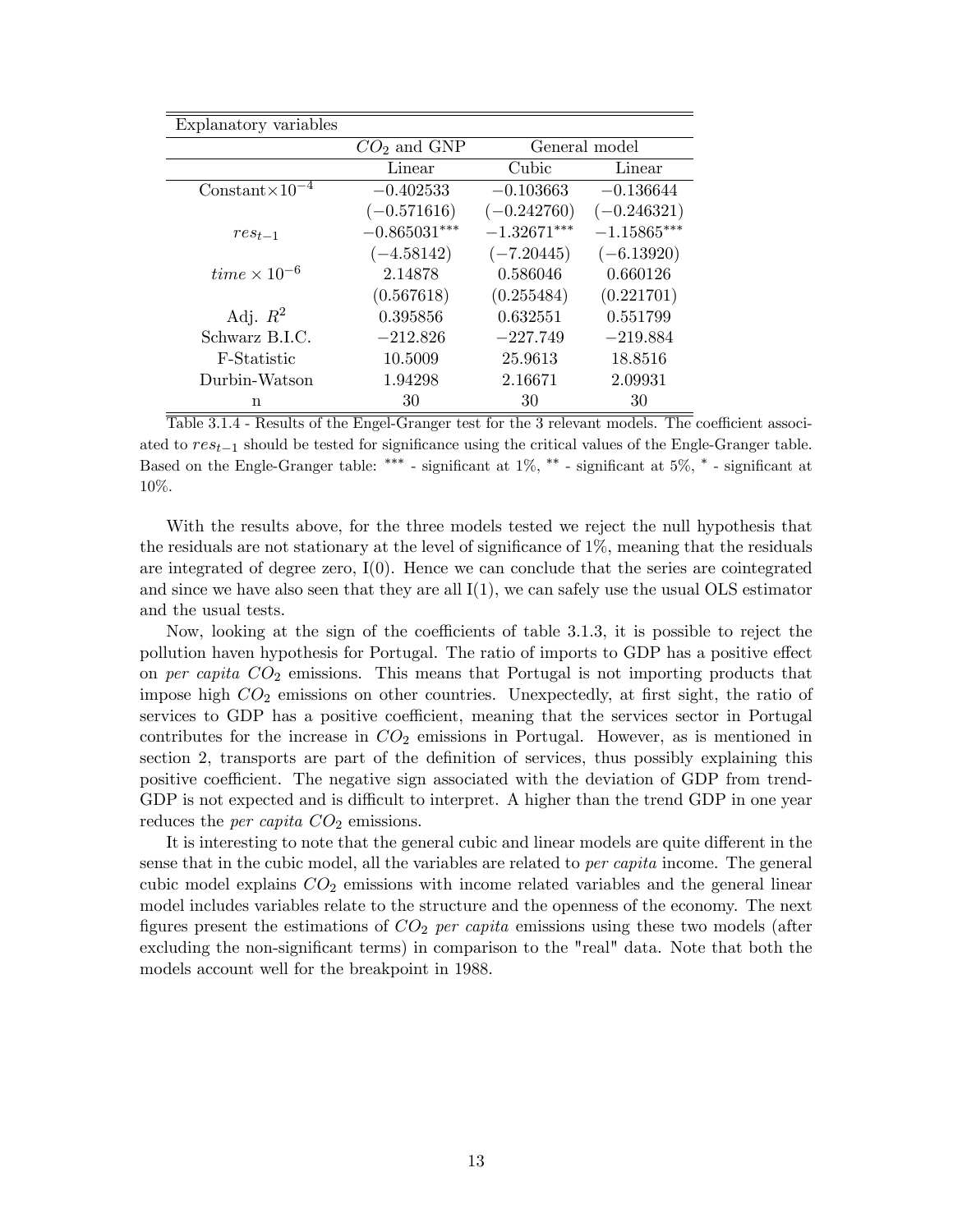

Figure 3.1.5: Comparison of the general linear model with the data for  $CO<sub>2</sub>$  emissions.



Figure 3.1.6: Comparison of the general cubic model with the data for  $CO<sub>2</sub>$  emissions.

## 4.2 Austria

The Austria economy was chosen for this analysis for two main reasons. First, it is a European high income developed country, and second this paper is based on the idea of a similar study applied to Austria by Frield and Getzner (2003) and it would be interesting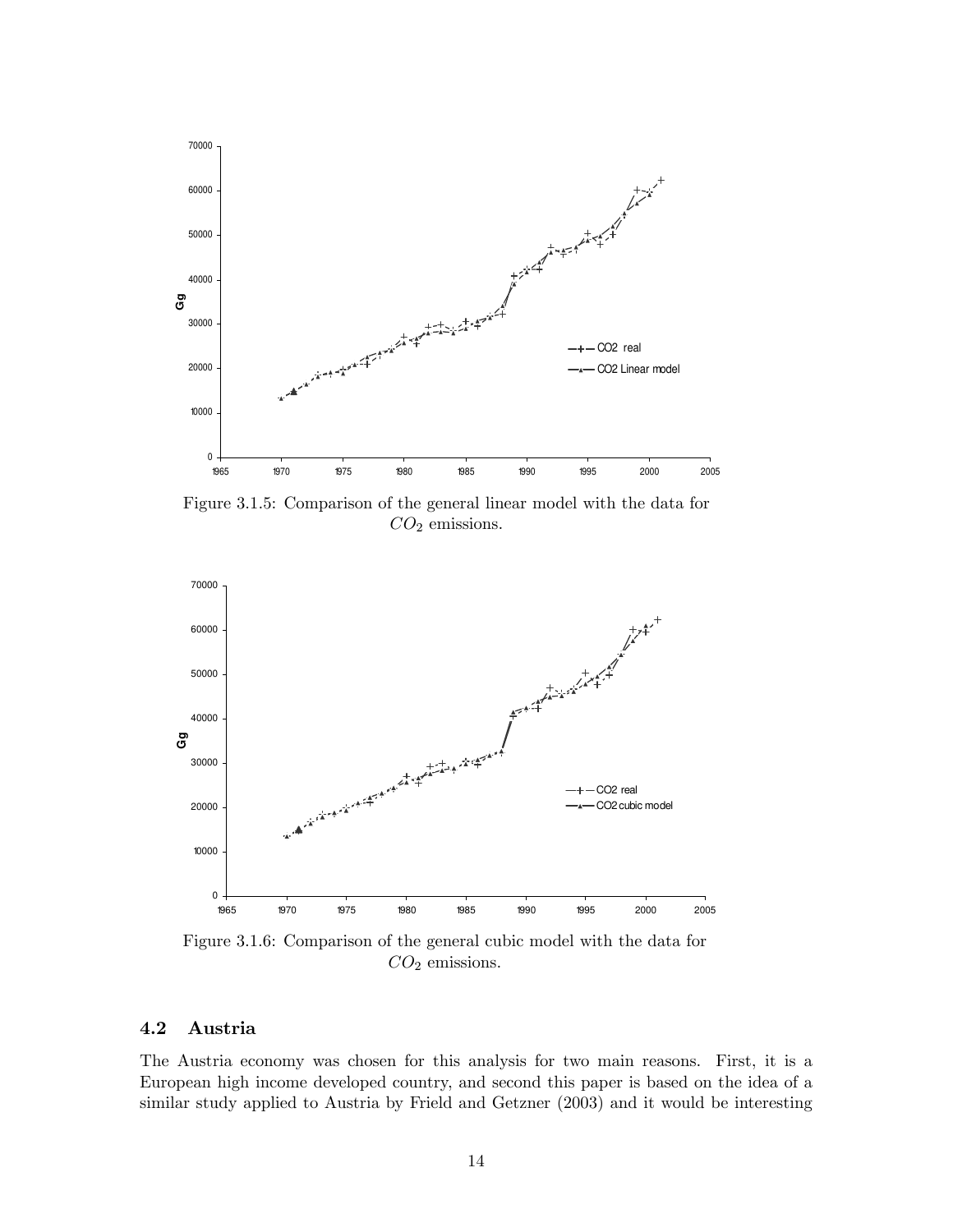to compare the results.

Again, trying to visualize the EKC for the Austrian economy in figures 3.2.1 and 3.2.2, it is depicted the  $CO_2$  intensity of the GDP and the plot of the  $CO_2$  emissions with GDP disregarding the evolution in time. Looking at figure 3.2.1 it is possible to see the  $CO<sub>2</sub>$ intensity of the GDP of GDP going down, meaning that the income growth is being decoupled of the  $CO_2$  emissions. Also, there is no clear hint of any structural break on the  $CO_2$ per capita emissions time series. Friedl and Getzner (2003), when analyzing the emissions of  $CO<sub>2</sub>$ , discuss the possibility of a structural break between 1973 and 1975 due to the oil price shock and the "general awareness of the growing scarcity of energy resources". They then apply the Chow test for the year 1974 and conclude for the existence of a breakpoint. Then, they estimate the model but in the end they just use a dummy, D75, trying to account for the structural break. The cubic extended model they present does not incorporate the dummy variable, so the test for the structural break was not relevant for the tested model in spite of the relevance it appeared to have in previous sections.





So, Friedl and Getzner procedure can be criticized due to the fact that they acknowledge the existence of the structural break, and this information does not have any influence on the cubic extended model they estimate, which they conclude is the most appropriate to describe the  $CO<sub>2</sub>$  emissions. Also, using a dummy variable, as Friedl and Getzner do, only accounts for structural breaks that only changes the intercept term, and looking at the  $CO<sub>2</sub>$  emissions in fig 3.2.1 this hints more at the possibility of changes in the coefficient than changes in the intercept term.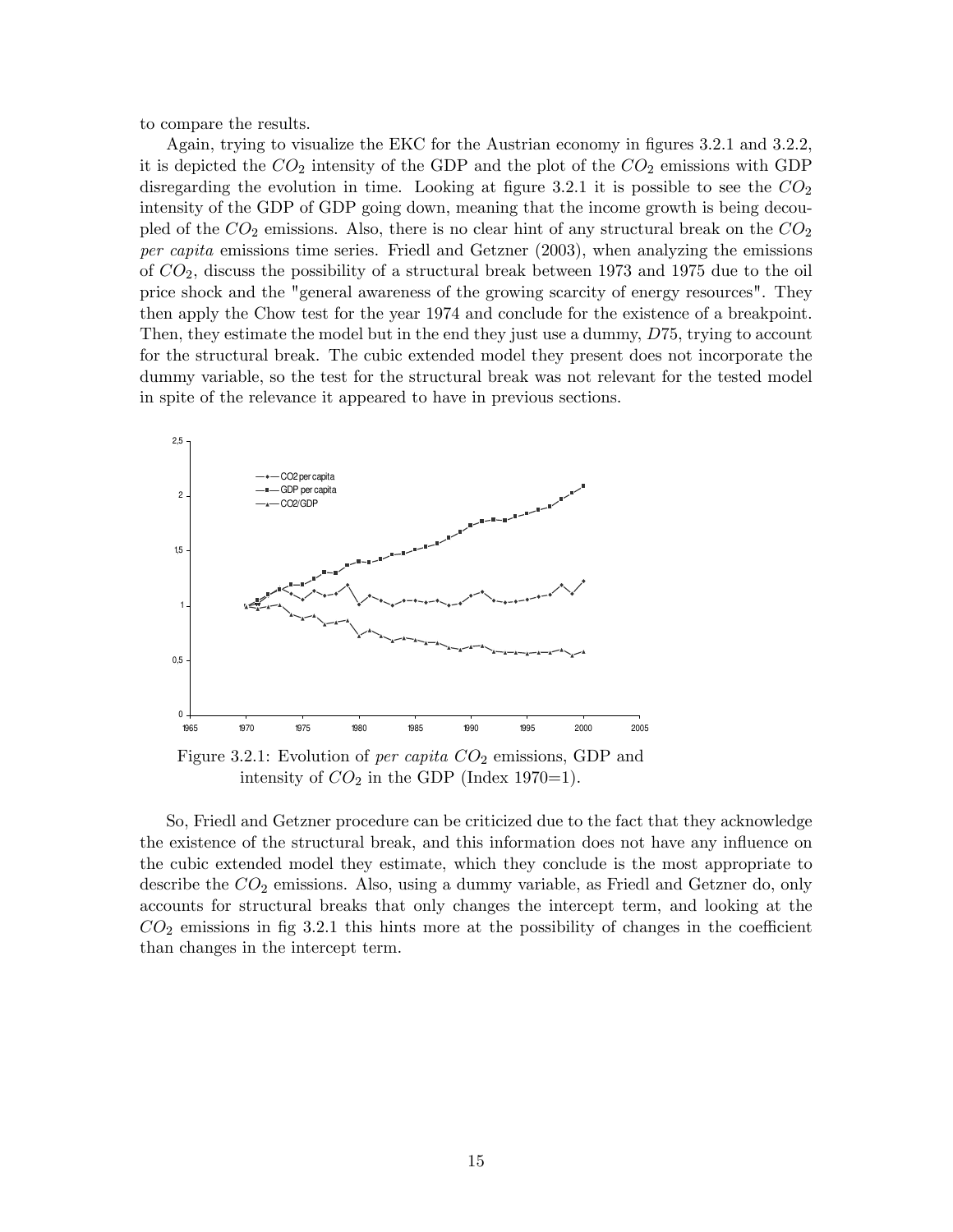

Figure 3.2.2: Relation of  $CO<sub>2</sub>$  emissions with GDP.

In the analysis carried here I have no a *priori* reason to believe that there are any other breakpoints in the  $CO<sub>2</sub>$  emissions in Austria than that due to the oil price shock around 1974. Since, the period of analysis here is 1970-2000, if the Chow test is applied to the year 1974 the degrees of freedom would not allow for safe conclusions. With this in mind I do not test for structural breaks of the  $CO<sub>2</sub>$  emissions in Austria as it was done for Portugal where a clear breakpoint could be seen simply by looking at figure  $3.1.1$  and some plausible reasons for the breakpoint were known.

From figure 3.2.2 it can be seen that probably the best model to describe the relation between  $CO<sub>2</sub>$  emissions and GDP is the cubic model.

In figure 3.3.3 are depicted the time series used in the analysis of the Austrian economy. Again, after applying the ADF test it is possible to conclude that all the time series are  $I(1)$ , at the level of significance of 5%, except for the deviation of the mean temperature which is  $I(0)$ .

The analysis carried here is the same has in the previous subsection for the Portuguese case.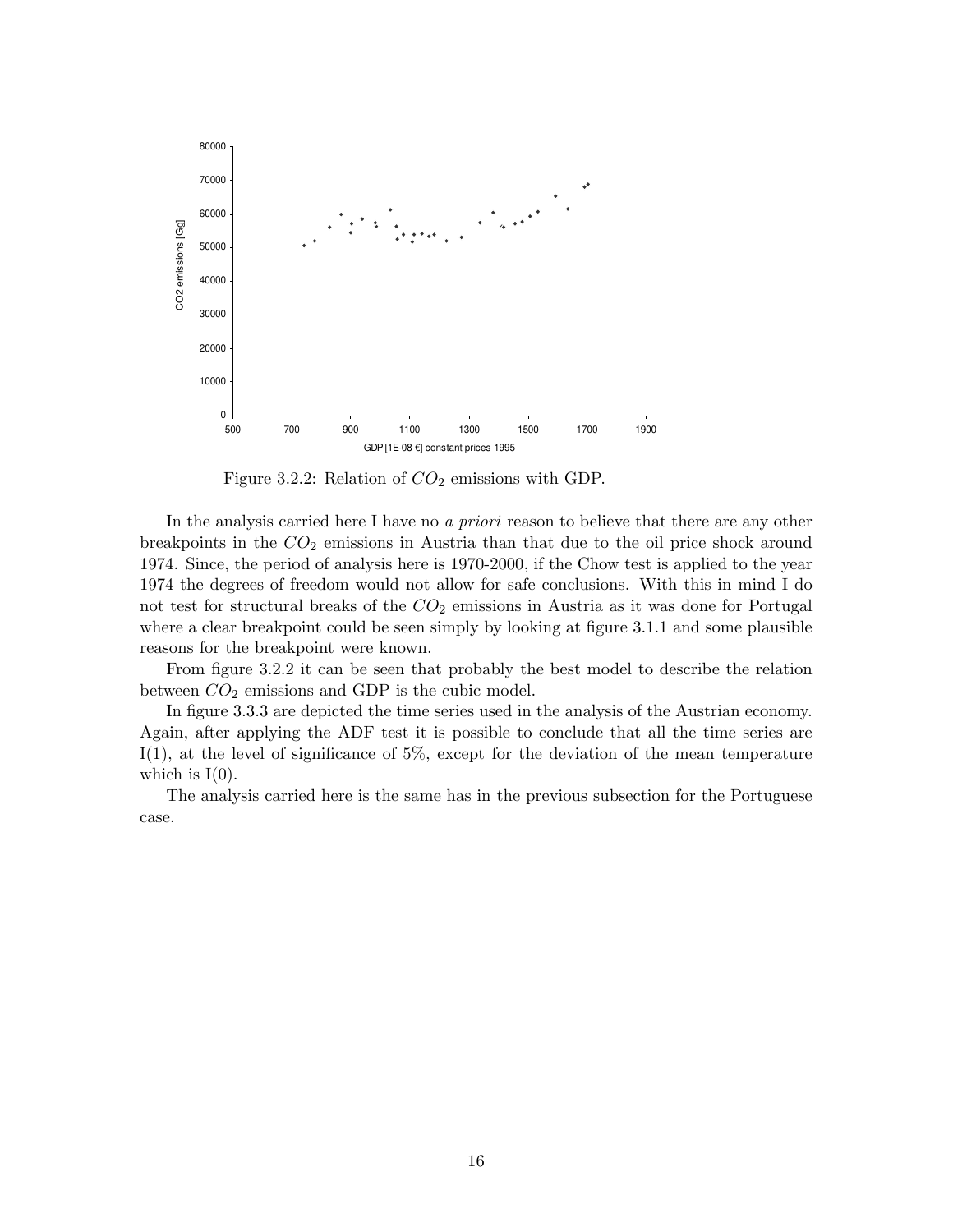

Figure 3.2.3: Relative evolution of the time series considered in the regressions. (Index, 1970=1).

In the following table are the results of the regressions of the model in equation (1)relating per capita  $CO<sub>2</sub>$  emissions with per capita GNP for the Austrian economy.

| Explanatory variables     |                | $CO2$ emissions <i>per capita</i> 1970-2000 |              |  |
|---------------------------|----------------|---------------------------------------------|--------------|--|
|                           | Cubic          | Quadratic (EKC)                             | Linear       |  |
| Constant $\times 10^{-2}$ | $-0.017492***$ | $0.010726***$                               | $0.691459**$ |  |
|                           | $(-2.50049)$   | (5.96031)                                   | (18.3919)    |  |
| $y_t \times 10^{-6}$      | 5.32252***     | $-0.487291**$                               | 0.0287700    |  |
|                           | (3.74152)      | $(-2.03064)$                                | (1.19421)    |  |
| $y_t^2 \times 10^{-9}$    | $-0.371369***$ | $0.0168074**$                               |              |  |
|                           | $(-3.93457)$   | (2.16021)                                   |              |  |
| $y_t^3 \times 10^{-14}$   | $0.843188***$  |                                             |              |  |
|                           | (4.12156)      |                                             |              |  |
| Adj. $R^2$                | 0.442814       | 0.124675                                    | 0.014006     |  |
| $SSR \times 10^{-05}$     | 0.244859       | 0.398914                                    | 0.465398     |  |
| Schwarz B.I.C.            | $-202.632$     | $-196.784$                                  | $-196.111$   |  |
| F-Statistic               | 8.94732***     | $3.13649**$                                 | 1.42614      |  |
| Durbin-Watson             | 1.91387        | $1.33919^{+/-}$                             | $1.15687+$   |  |
| n                         | 31             | 31                                          | 31           |  |

Table 3.2.1 - Direct tests of various relations of  $CO<sub>2</sub>$  emissions and GNP, including a test of the EKC hypothesis. In brackets it is presented value of the t-statistic.  $***$  - significant at 1%,  $**$  significant at  $5\%$ ,  $*$  - significant at 10%.

The linear model is clearly rejected since the  $y_t$  is not significant at the level of significance of 10%. The quadratic model implies the rejection of the EKC hypothesis for Austria since the sign of the term  $y_t^2$  is positive. Comparing the SSR, the Schwarz information criterion, the F-statistic and the Durbin-Watson test for autocorrelation, this implies that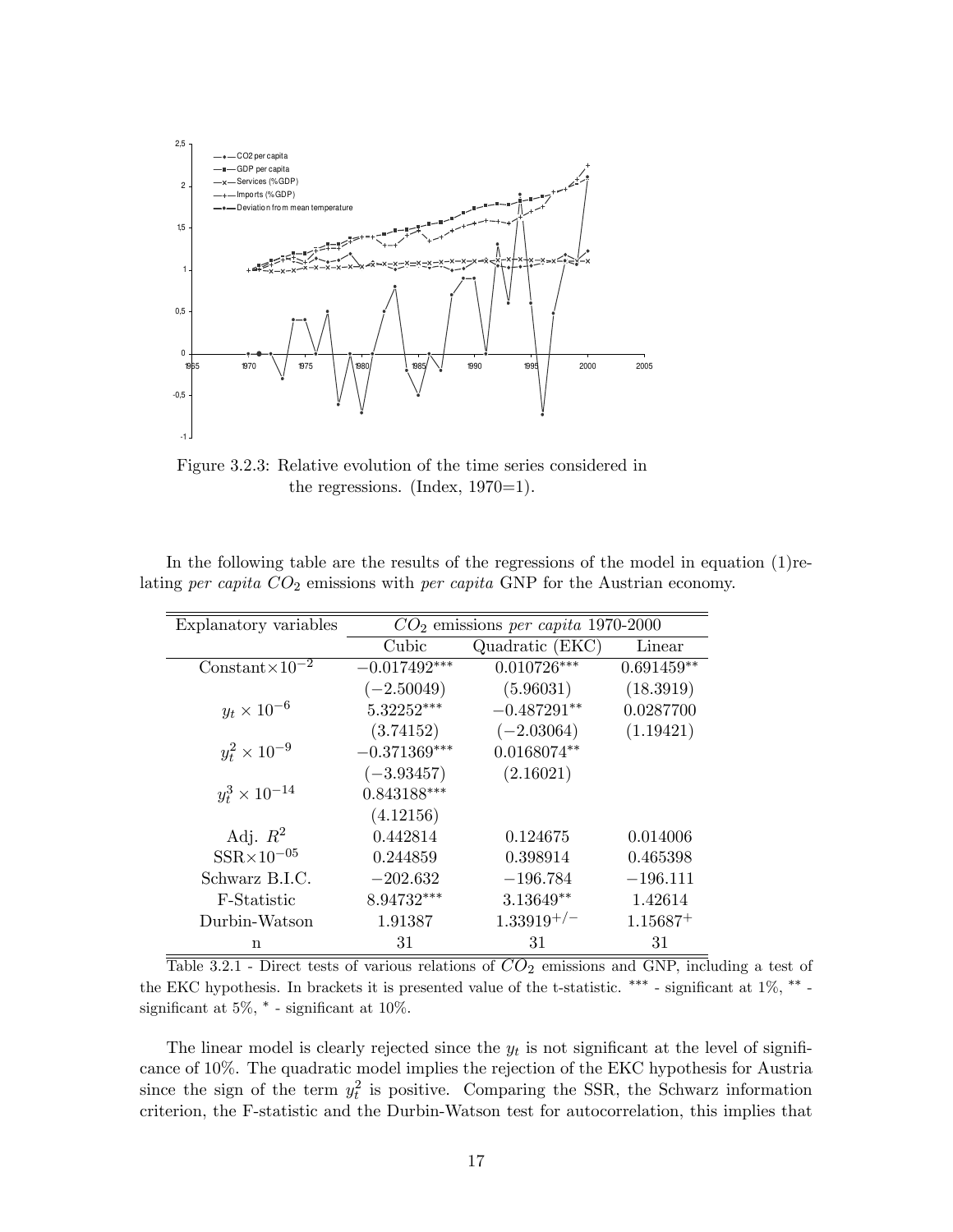the cubic model gives the best econometric results. In the next figures the fitting to data of the cubic model is presented.



Figure 3.2.4: Fitting of the cubic model for  $CO<sub>2</sub>$ emissions and GNP to the data.

To confirm that this conclusions were based on a correct regression using the OLS method, the next table presents the results of the cointegration tests made to the models presented in table 3.2.1.

| Explanatory variables     | $CO2$ and GNP  |               |               |
|---------------------------|----------------|---------------|---------------|
|                           | Cubic          | Quadratic     | Linear        |
| Constant $\times 10^{-4}$ | 0.462766       | 1.25679       | 0.550333      |
|                           | (0.395731)     | (0.933662)    | (0.364858)    |
| $res_{t-1}$               | $-0.967889***$ | $-0.769076**$ | $-0.616911$   |
|                           | $(-5.08405)$   | $(-4.30787)$  | $(-3.12849)$  |
| $time \times 10^{-5}$     | $-0.239563$    | $-0.591117$   | $-0.187446$   |
|                           | $(-0.381720)$  | $(-0.814297)$ | $(-0.229103)$ |
| Adj. $R^2$                | 0.452250       | 0.364020      | 0.215364      |
| Schwarz B.I.C.            | $-197.514$     | $-193.451$    | $-190.187$    |
| F-Statistic               | 12.9719        | 9.29946       | 4.97990       |
| Durbin-Watson             | 2.01688        | 2.06662       | 1.95604       |
| n                         | 30             | 30            | 30            |

Table  $3.2.2$  - Results of the Engel-Granger test for the 3 relevant models. The coefficient associated to  $res_{t-1}$  should be tested for significance using the critical values of the Engle-Granger table. Based on the Engle-Granger table: \*\*\* - significant at  $1\%$ , \*\* - significant at  $5\%$ , \* - significant at 10%.

From this table it can be seen that the  $CO<sub>2</sub>$  per capita emissions is not cointegrated with the *per capita* GNP (linear model), and so the usual methods of regressions (OLS) and testing cannot be applied. On the other hand, the variables in the quadratic and cubic models are indeed cointegrated at 5% and 1% respectively. So, the OLS and the usual tests apply safely to the quadratic and cubic models.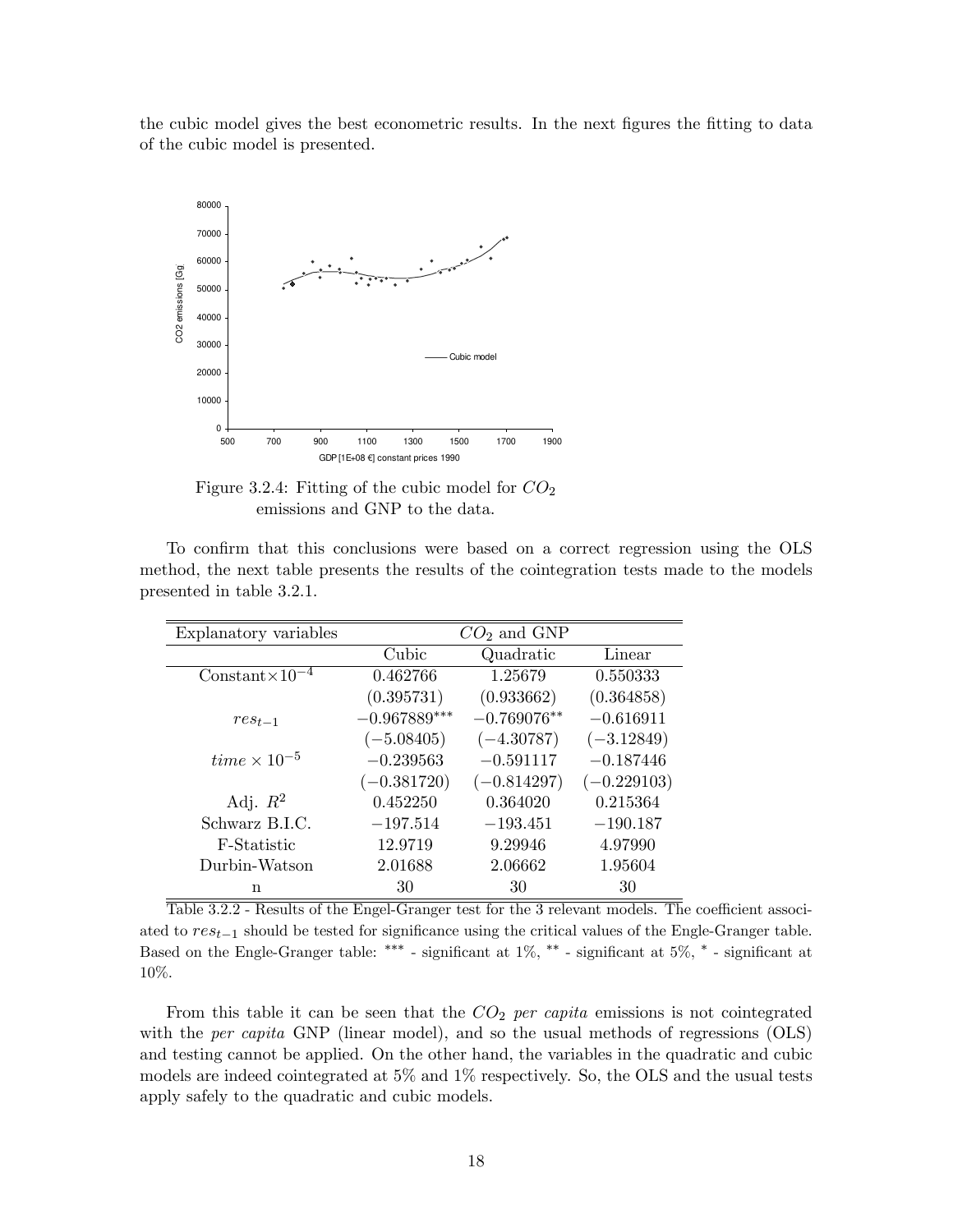The following table presents the results of the regressions of the general model of equation (2) considering the usual cubic, quadratic and linear relations between  $CO<sub>2</sub>$  emissions per capita and GDP per capita.

The results of the general model are quite unexpected. Most of the explanatory variables came out to be insignificant. The only significant variables are the percentage of services in GDP and the GDP deviation from trend. The Durbin-Watson test for autocorrelation is inconclusive, and the F-test for the overall significance of the model implies the rejection of the null hypothesis of all coefficients being zero.

Altogether, this hints at the possibility of misspecification of the model or omitted variables. These are specially strange results compared to Friedl and Getzner (2003) which estimated the same functional form for  $CO<sub>2</sub>$  emissions for Austria for the period 1960-1999. They conclude that the most appropriate model to describe  $CO<sub>2</sub>$  emissions in Austria is a general cubic model. The data used here is from the World Bank and from the UNSTAT and Frield and Getzner (2003) use national sources. This is probably the reason why the results are so different.

| <b>Explanatory Variables</b> |                 | $\overline{CO_2}$ emissions per capita 1970-2000 |                 |  |
|------------------------------|-----------------|--------------------------------------------------|-----------------|--|
|                              | Cubic           | Quadratic (EKC)                                  | Linear          |  |
| Constant $\times 10^{-2}$    | 0.318334        | $1.5099***$                                      | $1.4746***$     |  |
|                              | (0.275635)      | (3.48522)                                        | (3.55256)       |  |
| $y_t \times 10^{-6}$         | 2.54095         | 0.221866                                         | 0.0947823       |  |
|                              | (1.19925)       | (0.588966)                                       | (0.644813)      |  |
| $y_t^2 \times 10^{-9}$       | $-0.164168$     | $-0.00378956$                                    |                 |  |
|                              | $(-1.13549)$    | $(-0.367587)$                                    |                 |  |
| $y_t^3 \times 10^{-14}$      | 0.368137        |                                                  |                 |  |
|                              | (1.11208)       |                                                  |                 |  |
| $m_t \times 10^{-5}$         | $-0.349100$     | 3.06088                                          | 2.80281         |  |
|                              | $(-0.072560)$   | (0.821559)                                       | (0.779619)      |  |
| $s_t \times 10^{-3}$         | $-0.160114*$    | $-0.193540*$                                     | $-0.168246**$   |  |
|                              | $(-1.36465)$    | $(-1.69814)$                                     | $(-1.88469)$    |  |
| $T_t \times 10^{-4}$         | $-0.889068$     | $-0.507900$                                      | $-0.722916$     |  |
|                              | $(-0.793025)$   | $(-0.473486)$                                    | $(-0.818270)$   |  |
| $y d_t \times 10^{-6}$       | 0.397293        | $0.443098*$                                      | $0.507010**$    |  |
|                              | (1.29525)       | (1.45065)                                        | (2.05475)       |  |
| Adj. $R^2$                   | 0.547989        | 0.543530                                         | 0.559322        |  |
| $SSR \times 10^{-5}$         | 0.169211        | 0.178310                                         | 0.179314        |  |
| Schwarz B.I.C.               | $-201.492$      | $-202.397$                                       | $-204.027$      |  |
| F-Test                       | 6.19572***      | $6.95363***$                                     | 8.61538***      |  |
| Durbin-Watson                | $2.79064^{+/-}$ | $2.75128^{+/-}$                                  | $2.71538^{+/-}$ |  |
| $\mathbf n$                  | 31              | 31                                               | 31              |  |

Table 3.2.3 - Results of the regressions of the general model for the  $CO_2$  emissions in Austria. In brackets it is presented the value of the t-statistic.  $***$  - significant at  $1\%$ ,  $**$  - significant at  $5\%$ ,  $*$  significant at 10%.

In the following table it is presented the results of the Engle-Granger test for cointegration of the relations considered in the general model - linear, quadratic and cubic.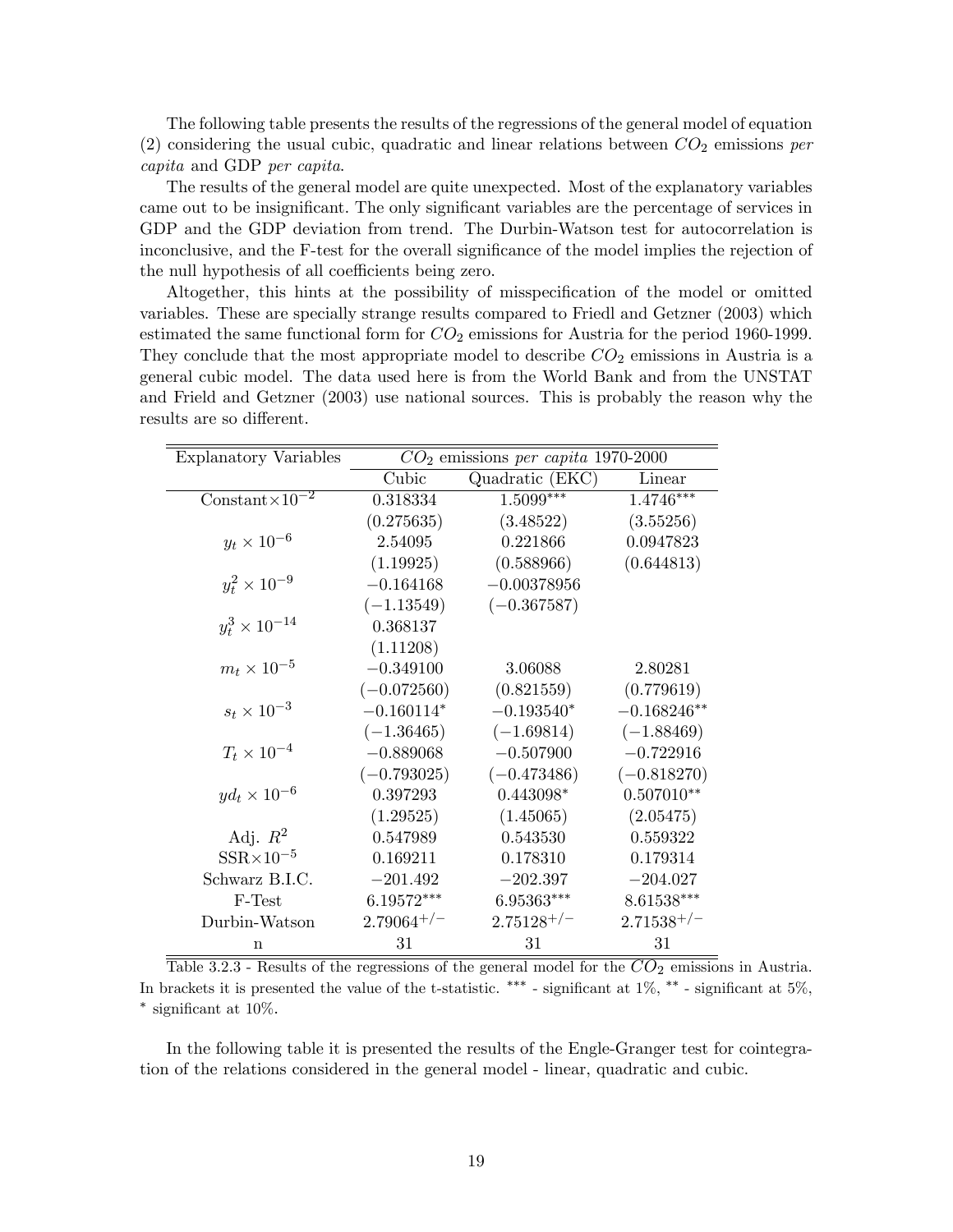| Explanatory variables     |               | $CO2$ and GNP |               |
|---------------------------|---------------|---------------|---------------|
|                           | Cubic         | Quadratic     | Linear        |
| Constant $\times 10^{-4}$ | 0.256095      | 0.637657      | 0.802470      |
|                           | (0.285728)    | (0.689998)    | (0.880873)    |
| $res_{t-1}$               | $-2.04045***$ | $-1.95949***$ | 1.96287***    |
|                           | $(-6.51060)$  | $(-6.39981)$  | $(-6.56185)$  |
| $\Delta res_{t-1}$        | 0.458241      | 0.395185      | 0.399312      |
|                           | (2.37194)     | (2.09419)     | (2.16186)     |
| $time \times 10^{-5}$     | $-0.692366$   | $-0.287736$   | $-0.358179$   |
|                           | $(-0.145826)$ | $(-0.589154)$ | $(-0.743992)$ |
| Adj. $R^2$                | 0.731704      | 0.725643      | 0.731842      |
| Schwarz B.I.C.            | $-199.498$    | $-198.612$    | $-199.054$    |
| F-Statistic               | 26.4541       | 25.6856       | 26.4720       |
| Durbin-Watson             | 1.78544       | 1.87407       | 1.91600       |
| n                         | 29            | 29            | 29            |

Table 3.2.4 - Results of the Engel-Granger test for the 3 relevant models. The coefficient associated to  $res_{t-1}$  should be tested for significance using the critical values of the Engle-Granger table. Based on the Engle-Granger table: \*\*\* - significant at  $1\%$ , \*\* - significant at  $5\%$ , \* - significant at 10%.

The results of the Engel-Granger test show that the variables in the general models tested are cointegrated at the level of significance of  $1\%$ , and hence the OLS and the usual tests of the regressions hold.

Concluding the analysis for Austria, the reduced functional form, of the type of equation (1), that yielded the best results was the cubic model on table 3.2.1. The regressions made using the general model suggest that all the explanatory variables except from those related to GDP are insignificant. Several combinations of the set of explanatory variables were tested and none gave acceptable results (though this could be considered data mining!). The suggestion here is to test for other functional forms for Austria's  $CO<sub>2</sub>$  emissions, but this is not carried out here since the objective of this paper is to access the explanatory power of the specific functional form considered and explained in section 2 and it is more interesting to compare the regressions of equation (1) and (2) for other countries.

#### 4.3 Japan

The Japanese economy was included in this analysis for several reasons. First, it is a country which imports a great deal of raw materials, and so it seemed interesting to test the pollution haven hypothesis. Second, it is a highly technologically evolved country and it also seemed interesting for the analysis of the effect of the services sector in the  $CO<sub>2</sub>$  emissions. Finally, it was the country which hosted the IPCC Kyoto conference where the Kyoto protocol was signed.

In the figure 3.3.1 the evolution of *per capita* GDP and intensity of  $CO<sub>2</sub>$  is presented. The Japanese economy is decoupling the  $CO<sub>2</sub>$  emissions from the generation of income. Also, it is assumed that there is no apparent reason for the existence of a structural break in the  $CO<sub>2</sub>$  per capita emissions. The figure is not conclusive of the existence of a structural break.

Figure 3.3.2 presents the relation of  $CO<sub>2</sub>$  emissions with GDP without considering the time. These figure, again, hints at the possibility of a cubic relation between  $CO_2$  emissions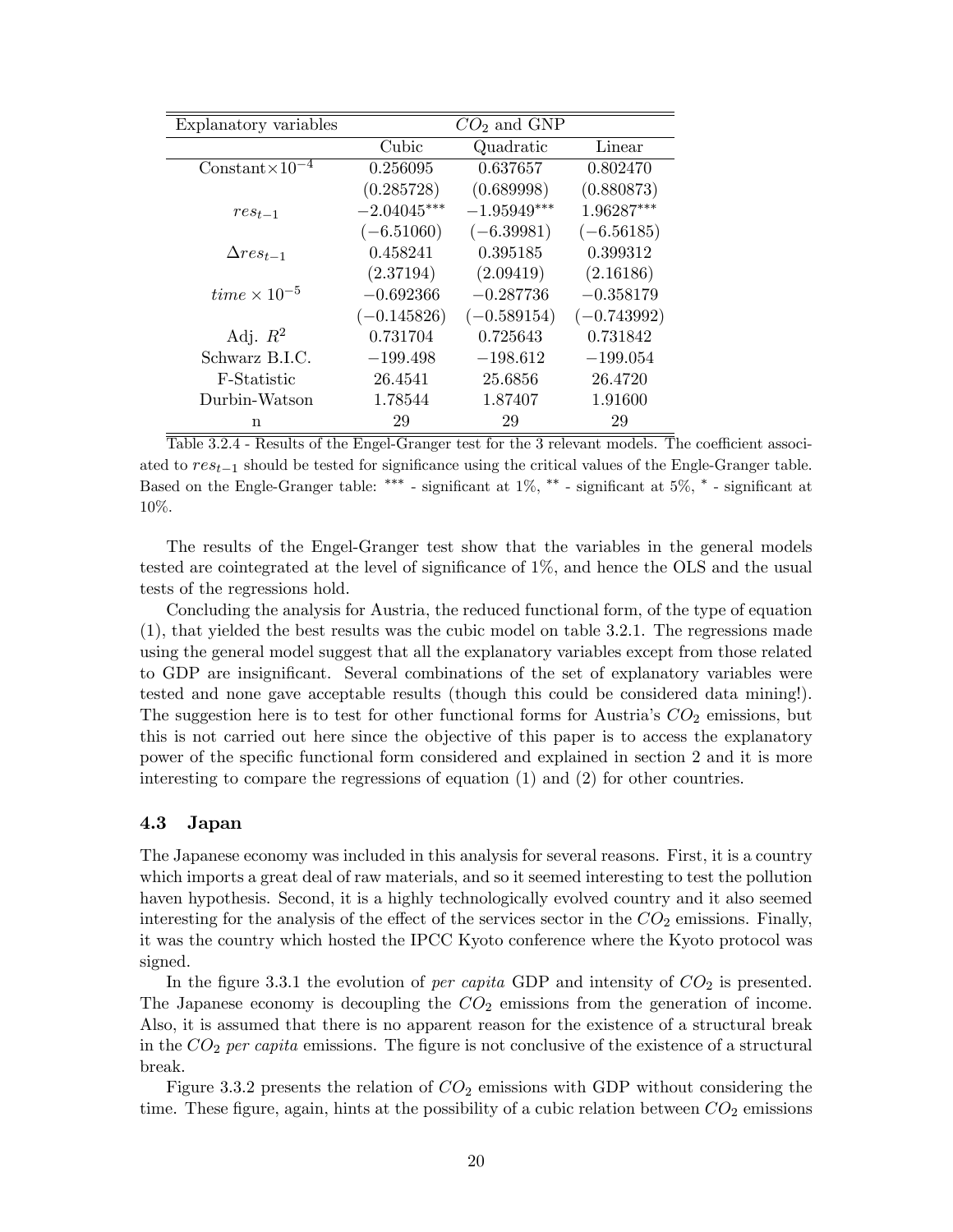with GDP. Finally, in figure 3.3.3 it is presented the evolution of the time series considered in the regressions. In the analysis of the Japanese economy the deviation of the mean temperature is not considered because no data was available. In spite of that, the analysis of Portuguese and Austrian economies showed that these variable was not significant (when compared to the other explanatory variables) to explain the  $CO<sub>2</sub>$  per capita emissions.



Figure 3.3.1: Evolution of *per capita*  $CO<sub>2</sub>$  emissions, GDP and intensity of  $CO<sub>2</sub>$  in the GDP (Index 1970=1).



Figure 3.3.2: Relation of  $CO<sub>2</sub>$  emissions with GDP.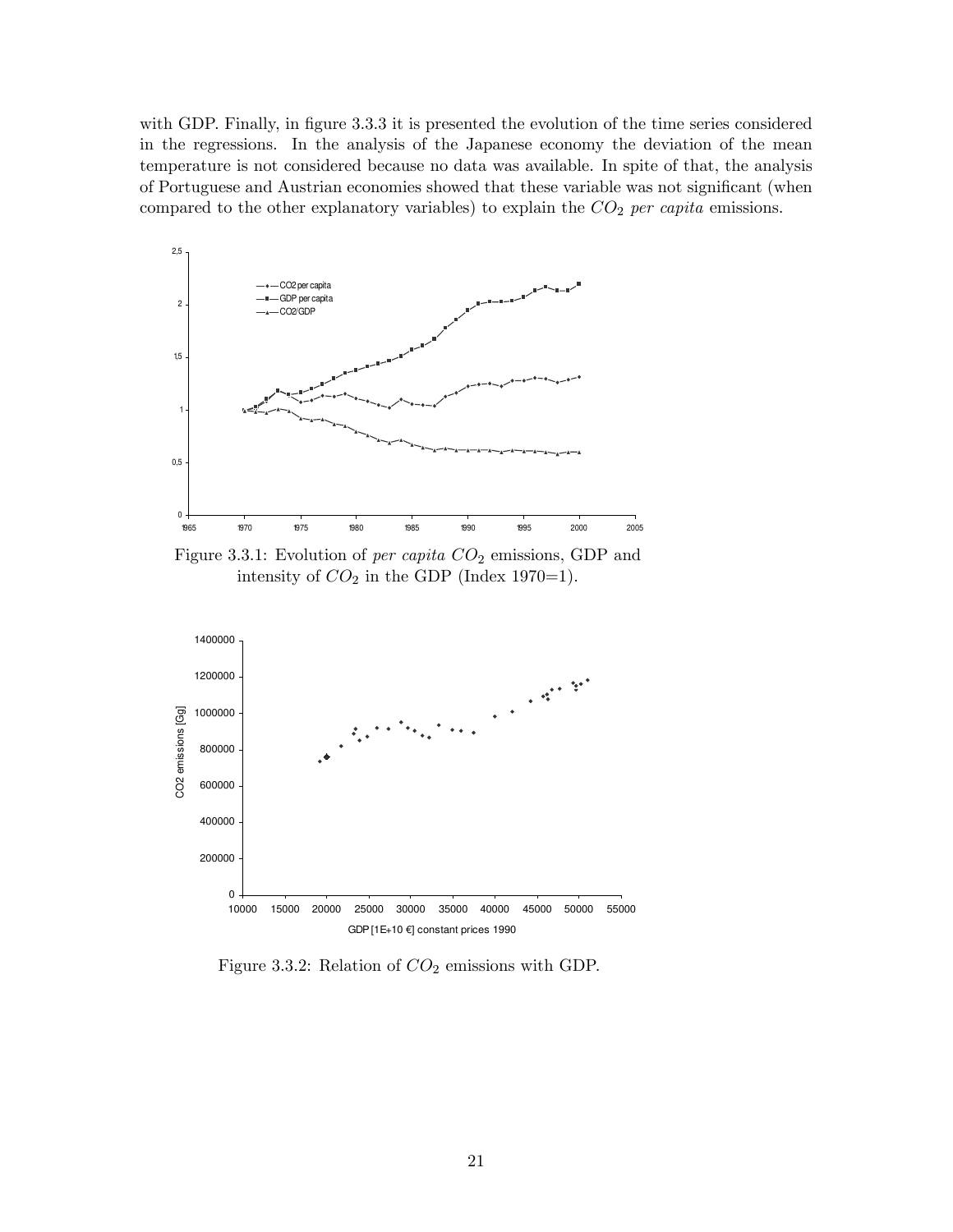

regressions. (Index, 1970=1).

After applying the ADF test for these time series it can be concluded that all the time series used are  $I(1)$  at the level of significance of 5%. The following table presents the results of the regressions considering the relation of *per capita*  $CO<sub>2</sub>$  emissions with different functional forms of per capita GDP as in equation (1).

| Explanatory variables     |               | $CO2$ emissions <i>per capita</i> 1970-2000 |                |  |  |
|---------------------------|---------------|---------------------------------------------|----------------|--|--|
|                           | Cubic         | Quadratic (EKC)                             | Linear         |  |  |
| Constant $\times 10^{-2}$ | $-0.465691$   | $1.1036***$                                 | $0.588564***$  |  |  |
|                           | $(-0.739972)$ | (7.72488)                                   | (18.4577)      |  |  |
| $y_t \times 10^{-8}$      | 1.43000**     | $-0.288601***$                              | $0.0774085***$ |  |  |
|                           | (2.10171)     | $(-2.88251)$                                | (7.43561)      |  |  |
| $y_t^2 \times 10^{-14}$   | $-0.545932**$ | $0.0612644***$                              |                |  |  |
|                           | $(-2.28717)$  | (3.66956)                                   |                |  |  |
| $y_t^3 \times 10^{-21}$   | $0.692726***$ |                                             |                |  |  |
|                           | (2.54905)     |                                             |                |  |  |
| Adj. $R^2$                | 0.791931      | 0.751078                                    | 0.644079       |  |  |
| $SSR \times 10^{-05}$     | 0.273763      | 0.339645                                    | 0.502986       |  |  |
| Schwarz B.I.C.            | $-200.902$    | $-199.277$                                  | $-194.908$     |  |  |
| F-Statistic               | 39.0611***    | 46.2599***                                  | 55.2883***     |  |  |
| Durbin-Watson             | $0.899491^+$  | $0.813509+$                                 | $0.492086^+$   |  |  |
| n                         | 31            | 31                                          | 31             |  |  |

Table 3.3.1 - Direct tests of various relations of  $CO<sub>2</sub>$  emissions and GNP, including a test of the EKC hypothesis. In brackets it is presented value of the t-statistic.  $***$  - significant at 1%,  $**$  significant at  $5\%$ ,  $*$  - significant at 10%.

All the models estimated in table 3.3.1 exhibit positive autocorrelation. In this case,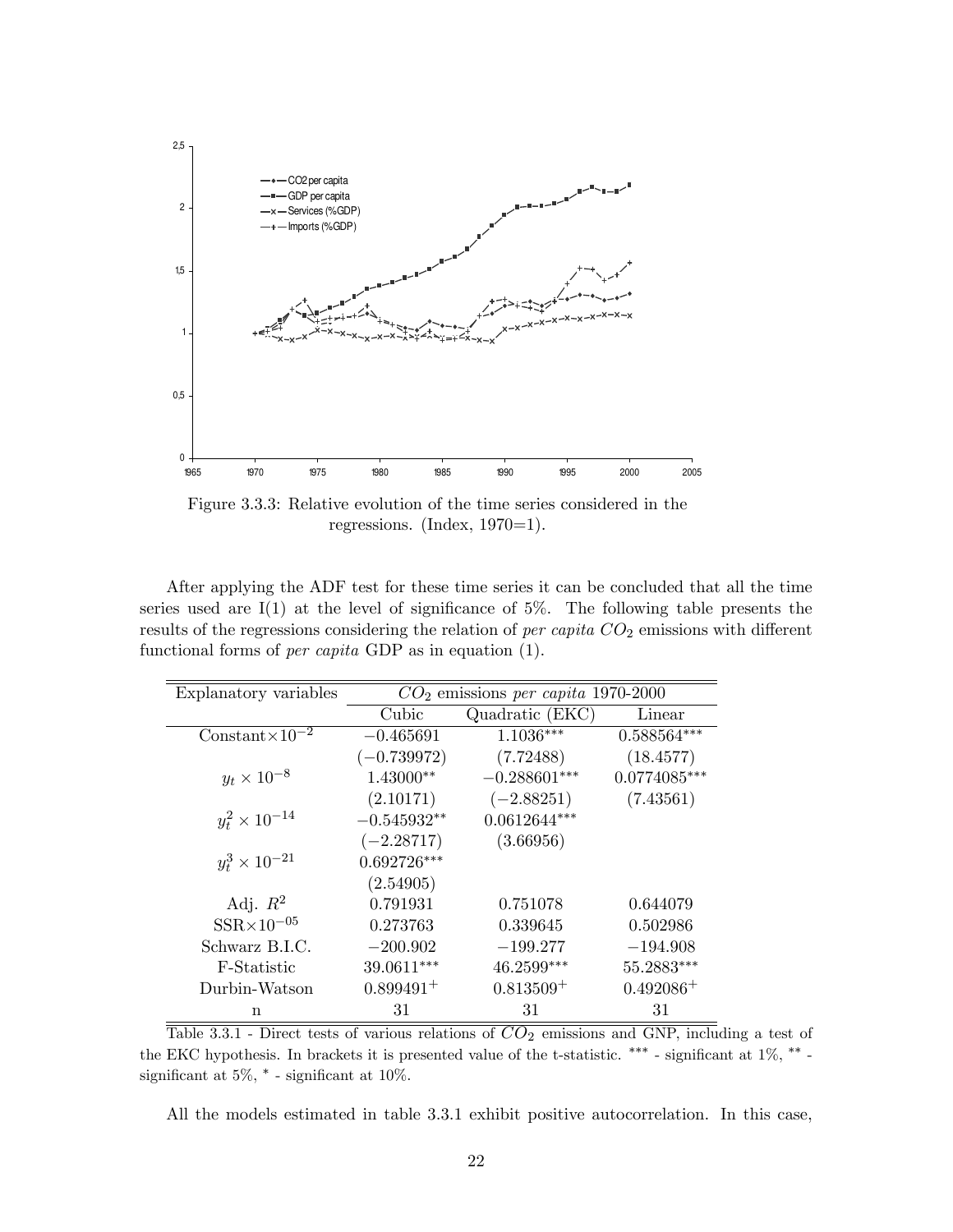the OLS estimator is still linear-unbiased as well as consistent, but it is no longer efficient (i.e., minimum variance). This result may suggest that some relevant variables that were not included in the model should be included. The results of the cointegration test are not presented here but the linear and the quadratic models are not cointegrated, whereas the cubic model is cointegrated at the 10% level.

| <b>Explanatory Variables</b> | $CO2$ emissions <i>per capita</i> 1970-2000 |                 |                 |  |
|------------------------------|---------------------------------------------|-----------------|-----------------|--|
|                              | Cubic                                       | Quadratic (EKC) | Linear          |  |
| Constant $\times 10^{-2}$    | $-1.2834***$                                | $-0.493309**$   | $0.327177***$   |  |
|                              | $(-2.60846)$                                | $(-1.90756)$    | (4.68796)       |  |
| $y_t \times 10^{-8}$         | 1.44716**                                   | $0.353651***$   | $0.0244037***$  |  |
|                              | (2.42425)                                   | (3.49415)       | (3.03916)       |  |
| $y_t^2 \times 10^{-14}$      | $-0.466272**$                               | $-0.0609237***$ |                 |  |
|                              | $(-2.12820)$                                | $(-3.26053)$    |                 |  |
| $y_t^3 \times 10^{-21}$      | $0.488242**$                                |                 |                 |  |
|                              | (1.85629)                                   |                 |                 |  |
| $m_t \times 10^{-3}$         | $0.307487***$                               | $0.395025***$   | $0.323344***$   |  |
|                              | (4.72152)                                   | (8.39378)       | (6.63786)       |  |
| $s_t \times 10^{-4}$         | $0.633987***$                               | $0.800126***$   | $0.224156*$     |  |
|                              | (2.71037)                                   | (3.53355)       | (1.35165)       |  |
| $y d_t \times 10^{-8}$       | $0.224887***$                               | $0.185437***$   | $0.120414***$   |  |
|                              | (5.42357)                                   | (4.97077)       | (3.26255)       |  |
| Adj. $R^2$                   | 0.943785                                    | 0.938285        | 0.915425        |  |
| $SSR \times 10^{-6}$         | 0.657458                                    | 0.751853        | 1.07157         |  |
| Schwarz B.I.C.               | $-217.861$                                  | $-217.499$      | $-213.724$      |  |
| F-Test                       | 84.9441***                                  | $92.2215***$    | 82.1782***      |  |
| Durbin-Watson                | $1.51717^{+/-}$                             | $1.43418^{+/-}$ | $1.12489^{+/-}$ |  |
| $\mathbf n$                  | 31                                          | 31              | 31              |  |

To see if this is true the following table presents the results of the regressions for the general model.

Although the Durbin-Watson test for autocorrelation is not conclusive the results of table 3.3.2 suggest that incorporating all explanatory variables in the model reduces the autocorrelation observed in table 3.3.1. Before going to the conclusions of this analysis for Japan's economy the following table presents the results for the cointegration tests for the models in the table 3.3.2.

Table 3.3.2 - Results of the regressions of the general model for the  $CO_2$  emissions in Austria. In brackets it is presented the value of the t-statistic.  $***$  - significant at  $1\%$ ,  $**$  - significant at  $5\%$ ,  $*$  significant at  $10\%$ .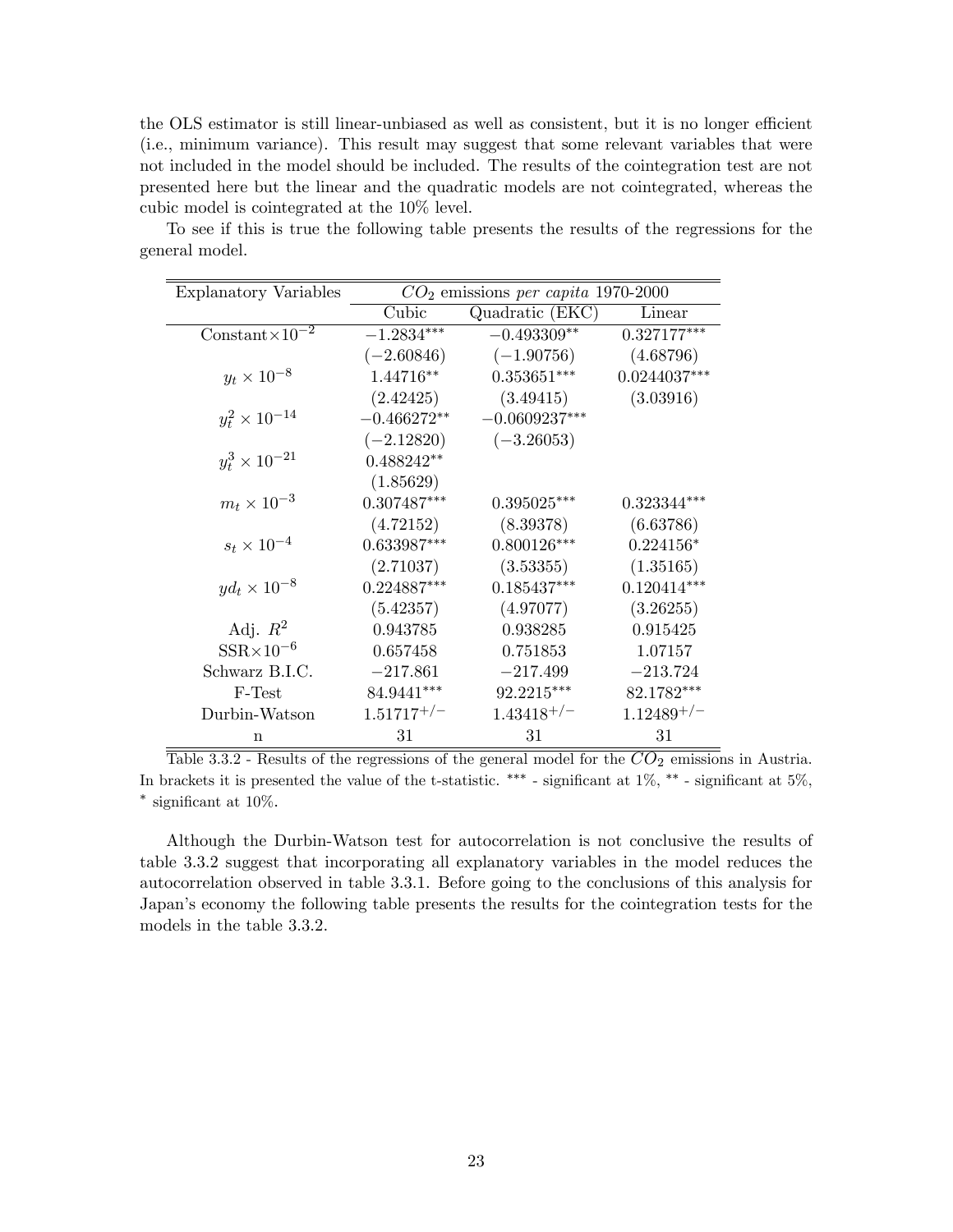| Explanatory variables     |              | General model |               |
|---------------------------|--------------|---------------|---------------|
|                           | Cubic        | Quadratic     | Linear        |
| Constant $\times 10^{-4}$ | 0.230768     | 0.260813      | 0.600245      |
|                           | (0.366510)   | (.395331)     | (0.920492)    |
| $res_{t-1}$               | $-1.50870*$  | $-1.41984*$   | $-0.639845$   |
|                           | $(-4.78749)$ | $(-4.53231)$  | $(-3.99204)$  |
| $\Delta res_{t-1}$        | 0.673850     | 0.626773      |               |
|                           | (2.93669)    | (2.82323)     |               |
| $\Delta res_{t-2}$        | 0.379667     | 0.334656      |               |
|                           | (1.91077)    | (1.72456)     |               |
| $time \times 10^{-5}$     | $-0.156350$  | $-0.163207$   | $-0.281655$   |
|                           | $(-0.47502)$ | $(-0.472550)$ | $(-0.804783)$ |
| Adj. $R^2$                | 0.472355     | 0.447299      | 0.334699      |
| Schwarz B.I.C.            | $-203.641$   | $-202.761$    | $-215.031$    |
| F-Statistic               | 7.04270      | 6.46275       | 8.29464       |
| Durbin-Watson             | 2.11642      | 2.20873       | 1.93224       |
| n                         | 28           | 28            | 30            |

Table 3.3.3 - Results of the Engel-Granger test for the 3 relevant models. The coefficient associated to  $res_{t-1}$  should be tested for significance using the critical values of the Engle-Granger table. Based on the Engle-Granger table: \*\*\* - significant at  $1\%$ , \*\* - significant at  $5\%$ , \* - significant at 10%.

From the results for the cointegration tests it can be concluded that the general linear model is not cointegrated (at the level of significance of  $10\%$ ) and hence the results for the linear model in table 3.3.2 represent a spurious regression. On the other hand, the cubic and quadratic forms of the general model are both cointegrated at the level of significance of 10% and consequently the OLS and the usual tests hold.

For, both, the general cubic and quadratic model, based on equation (2), presented in table 3.3.2, all the explanatory variables are significant at the 5% level of significance. The hypothesis of the pollution haven is rejected, in both models, for the Japanese economy since the sign associated with  $m_t$  is positive. This means that, the higher the imports the higher the  $CO<sub>2</sub>$  emissions in Japan. Also, the service sector in Japan is responsible for the rising of the  $CO_2$  emissions, as in Portugal. However, the  $ydt$  sign is expected and according the discussion in section 1.2.

The interesting effect of general quadratic model is that it is a generalized EKC, since the sign of the  $y_t^2$  is positive.

The next two figures present the comparison of the real data for  $CO<sub>2</sub>$  emissions in Japan with the estimated emissions using the general cubic and quadratic model (EKC).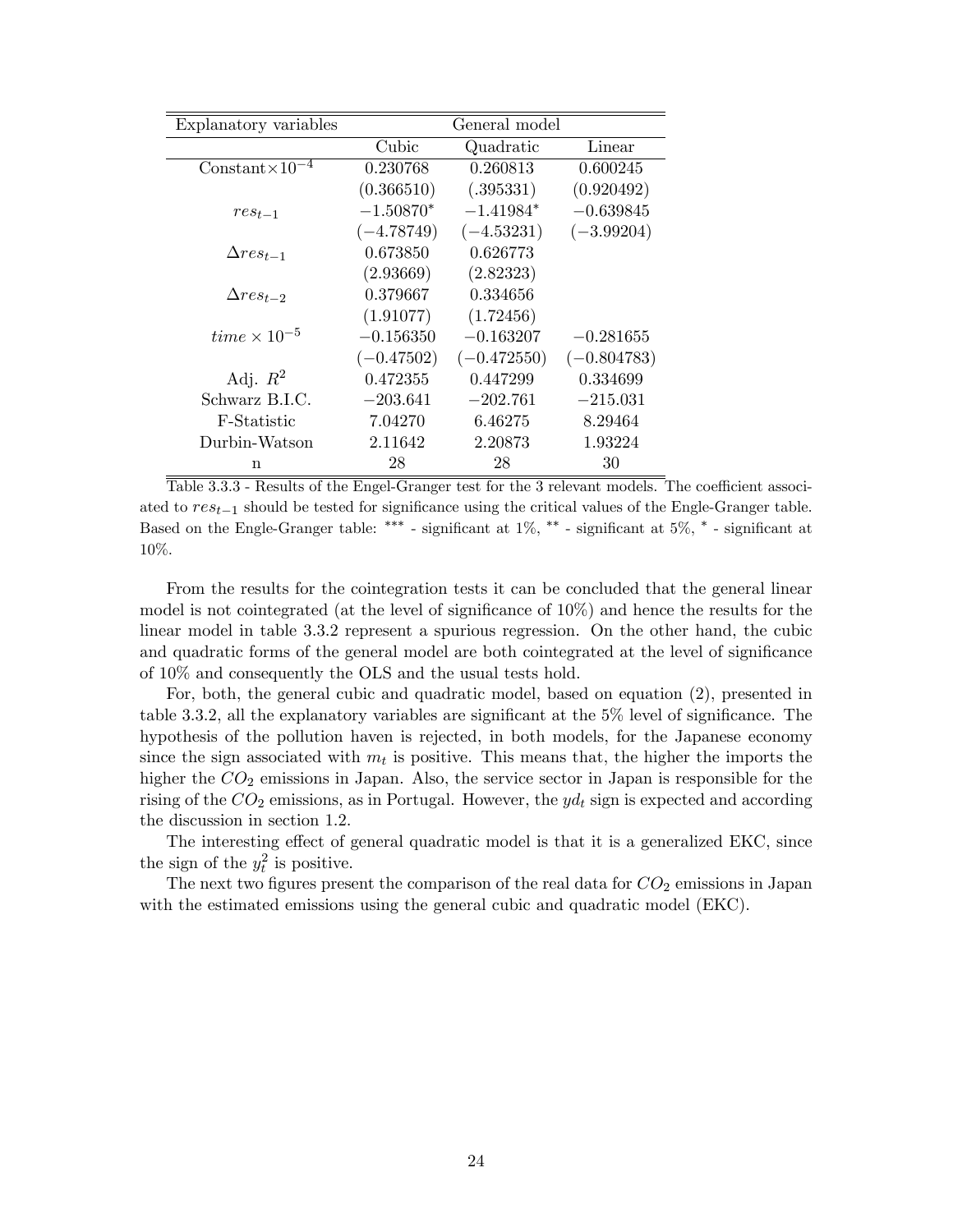

Figure 3.3.4: Comparison of the general quadratic model with the data for  $CO<sub>2</sub>$  emissions.



Figure 3.3.5: Comparison of the general cubic model with the data for  $CO<sub>2</sub>$  emissions.

Looking at figure 3.3.2 it suggests that Japan exhibits a cubic relation between  $CO<sub>2</sub>$ emissions and GDP, however this cannot be safely concluded from the models estimated since the regressions have autocorrelation and the OLS estimator is not efficient. On the other hand, comparing the cointegration test for the general cubic model with the one for the general quadratic model the coefficient of the cubic model is more (though not relevant for the test) significant. Also, comparing the SSR, the Schwarz information criterion and the F-test for the general cubic and quadratic models in table 3.3.2 does not lead to a clear conclusion of what model is the best, econometrically speaking.

Note, however, that the hypothesis of the existence of an EKC for Japan's  $CO<sub>2</sub>$  emissions is not rejected.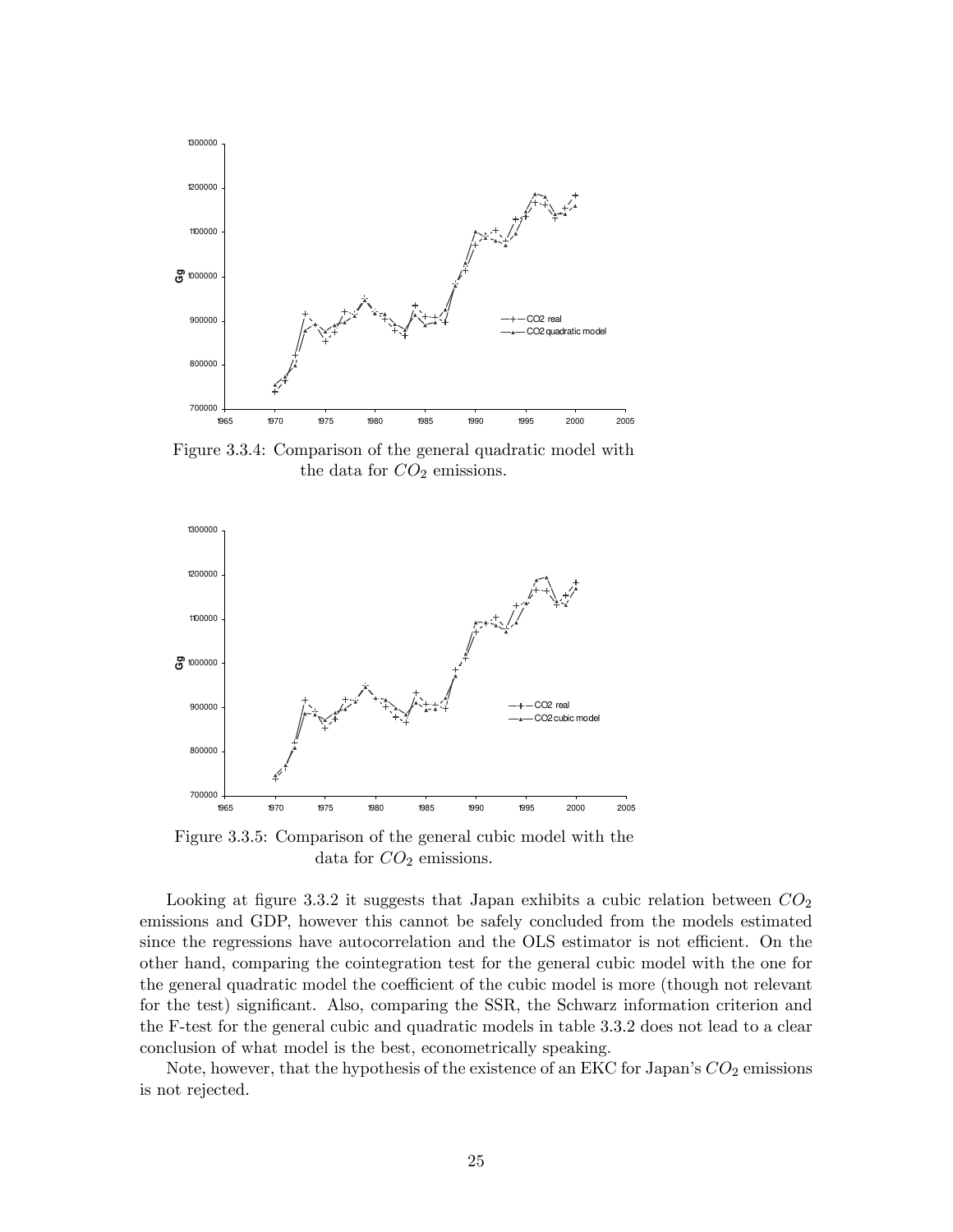#### 4.4 USA

The USA is considered in this study for its unquestionable importance on the rest of the world's economies, for being one of the biggest pollutants in the world and for not signing the Kyoto protocol arguing that it was bad for the economy.

In figure 3.4.1, the usual evolution of the intensity of  $CO<sub>2</sub>$  in the GDP is presented. The conclusion analyzing this figure is that has for the Japanese economy and with a lower level for the Austrian economy, the growing in income from 1970 until 2000 has being progressively "greened", in the sense that the same amount of income is generated with lower  $CO_2$  emissions. Looking at the time-series for the  $CO_2$  emissions in the USA, there is no clear indication of structural break. Thus, we assume that there is no break point in this time-series and proceed with the usual regressions.



Figure 3.4.1: Evolution of *per capita*  $CO<sub>2</sub>$  emissions, GDP and intensity of  $CO_2$  in the GDP (Index 1970=1).

In the figure 3.4.2 presents the relation of  $CO<sub>2</sub>$  emissions with GDP for the USA economy. This, as for the case of the Austrian and the Japanese economies, hint at the possibility of this relation to be a cubic relation.

Figure 3.4.3 presents the evolution of the time-series considered in the analysis here. After applying the ADF test for these time-series, the conclusion is that all the time-series are  $I(1)$ .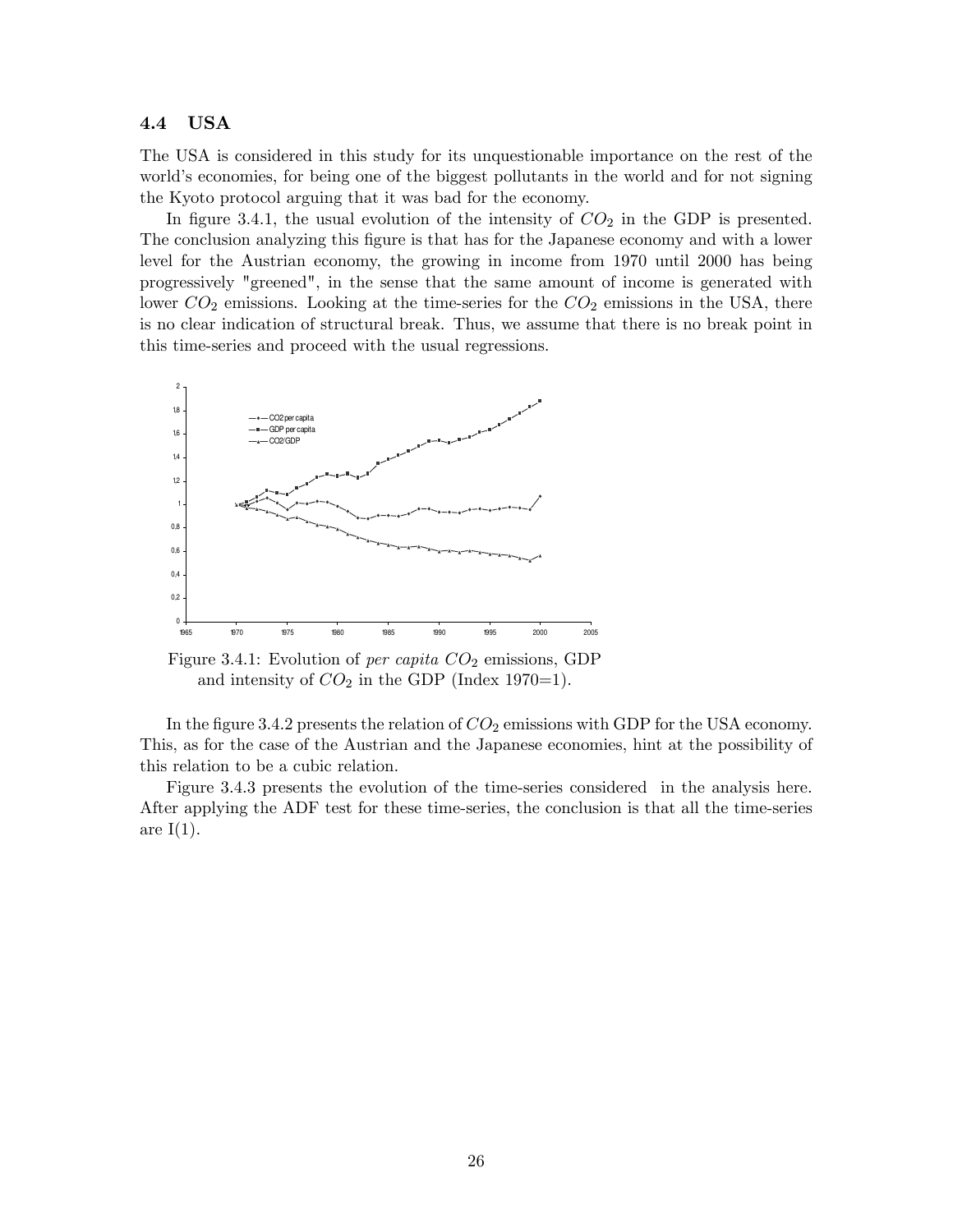

Figure 3.4.2: Relation of  $CO<sub>2</sub>$  emissions with GDP.



Figure 3.4.3: Relative evolution of the time series considered in the regressions. (Index, 1970=1).

Now, following the same procedure as above, table 3.4.1 presents the results of the regressions of equation (1) type, considering the relation of *per capita*  $CO<sub>2</sub>$  emissions with different functional forms of per capita GDP.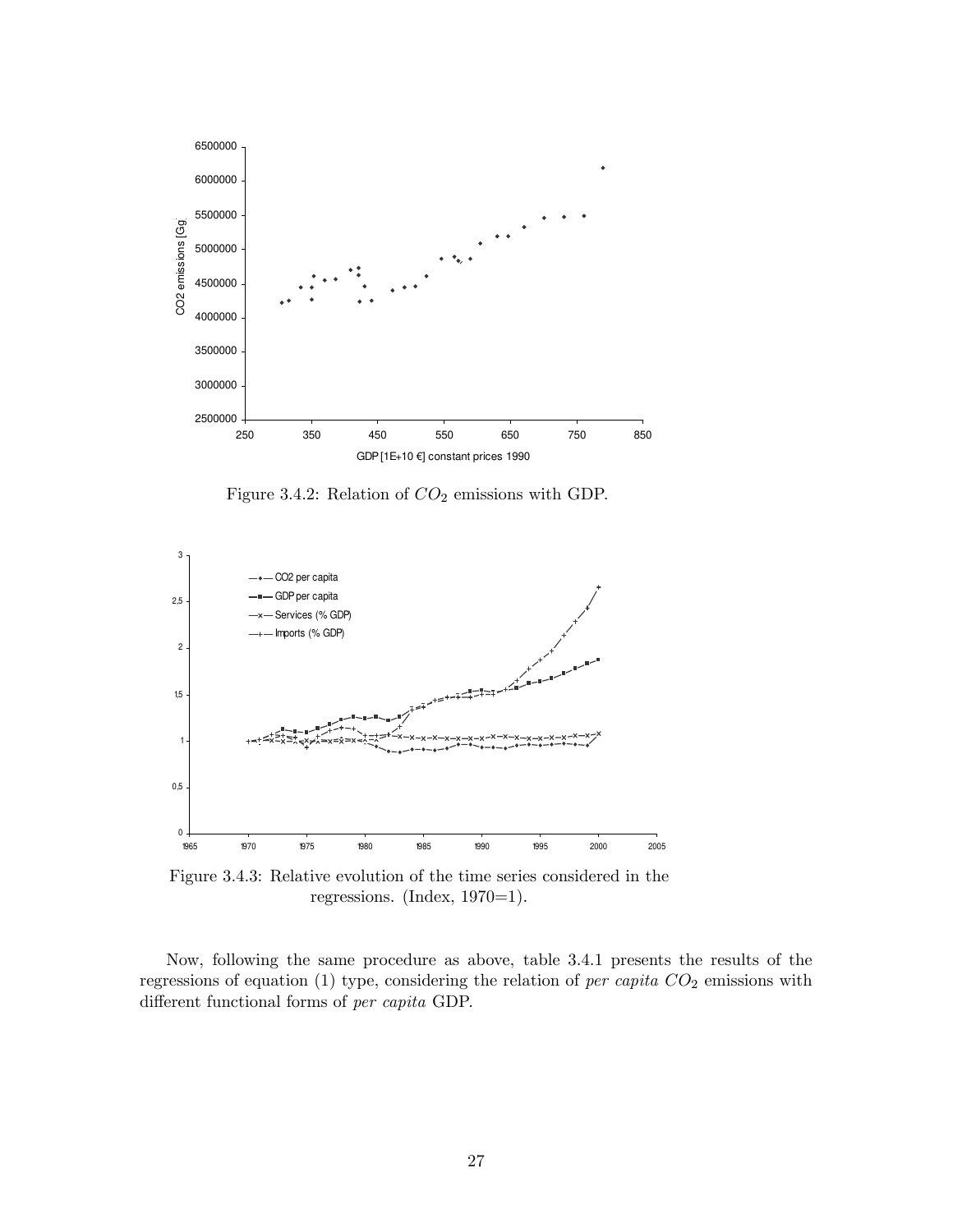| Explanatory variables     | $CO2$ emissions <i>per capita</i> 1970-2000 |                 |               |  |
|---------------------------|---------------------------------------------|-----------------|---------------|--|
|                           | Cubic                                       | Quadratic (EKC) | Linear        |  |
| Constant $\times 10^{-2}$ | 0.016815                                    | $0.039736***$   | $0.020913***$ |  |
|                           | (0.586085)                                  | (8.18061)       | (20.9027)     |  |
| $y_t \times 10^{-7}$      | 14.5812                                     | $-18.8462***$   | $-0.473353$   |  |
|                           | (0.351364)                                  | $(-4.01869)$    | $(-0.997638)$ |  |
| $y_t^2 \times 10^{-10}$   | $-1.15767$                                  | $0.434435***$   |               |  |
|                           | $(-0.588587)$                               | (3.93121)       |               |  |
| $y_t^3 \times 10^{-14}$   | 0.247917                                    |                 |               |  |
|                           | (0.810761)                                  |                 |               |  |
| Adj. $R^2$                | 0.324259                                    | 0.332529        | $-0.00157296$ |  |
| $SSR \times 10^{-04}$     | 0.174679                                    | 0.178931        | 0.277691      |  |
| Schwarz B.I.C.            | $-172.177$                                  | $-173.521$      | $-168.425$    |  |
| F-Statistic               | 5.79857                                     | 8.47287***      | 0.995282      |  |
| Durbin-Watson             | $0.905653+$                                 | $0.938075^{+}$  | $0.544307+$   |  |
| n                         | 31                                          | 31              | 31            |  |

Table 3.4.1 - Direct tests of various relations of  $CO<sub>2</sub>$  emissions and GNP, including a test of the EKC hypothesis. In brackets it is presented value of the t-statistic.  $***$  - significant at 1%,  $**$  significant at  $5\%$ ,  $*$  - significant at  $10\%$ .

The cubic model based on equation (1) is clearly rejected for the USA since none the variables is significant (at  $10\%$ ) to explain  $CO<sub>2</sub>$  emissions. The quadratic model is not that readily rejected, but the hypothesis of an EKC based on equation (1) for the USA is rejected, since, the coefficient associated with  $y_t^2$  is positive. The linear model is also rejected since, first, the only significant term is the intercept term, and second because the F-test does not reject the null hypothesis of a constant model (all coefficients are zero). All three models exhibit positive autocorrelation, again hinting at the possibility of omitted variables.

Also, analyzing the test for cointegration resulted that the quadratic model is not cointegrated. For that matter, neither the cubic nor the linear models are cointegrated, so the regressions cannot give any safe conclusions.

To see the effects of introducing the rest of the explanatory variables, the following table presents the results of the regressions of the general model.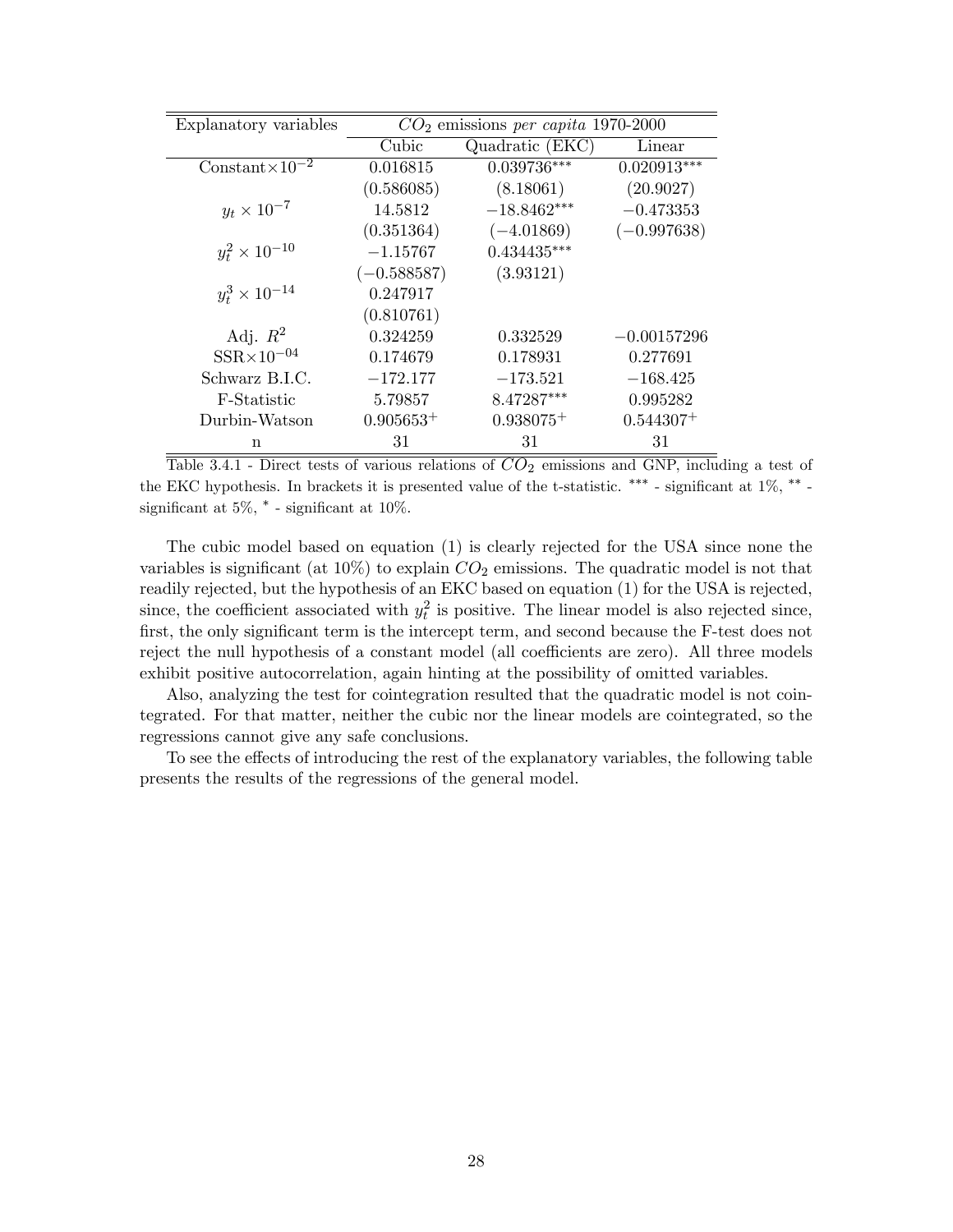| <b>Explanatory Variables</b> | $CO2$ emissions <i>per capita</i> 1970-2000 |                 |                 |  |
|------------------------------|---------------------------------------------|-----------------|-----------------|--|
|                              | Cubic                                       | Quadratic (EKC) | Linear          |  |
| Constant $\times 10^{-2}$    | $0.026925*$                                 | $0.058753***$   | $0.045259***$   |  |
|                              | (1.47294)                                   | (4.97700)       | (5.22233)       |  |
| $y_t \times 10^{-6}$         | 4.79830*                                    | $-1.29458**$    | $-0.196282**$   |  |
|                              | (1.67477)                                   | $(-1.90005)$    | $(-2.01163)$    |  |
| $y_t^2 \times 10^{-10}$      | $-2.62985**$                                | $0.335096*$     |                 |  |
|                              | $(-1.91543)$                                | (1.62774)       |                 |  |
| $y_t^3 \times 10^{-14}$      | $0.482262***$                               |                 |                 |  |
|                              | (2.18091)                                   |                 |                 |  |
| $m_t \times 10^{-4}$         | $-2.05941$                                  | $-0.807640$     | 2.86185**       |  |
|                              | $(-0.851463)$                               | $(-0.320502)$   | (2.46461)       |  |
| $s_t \times 10^{-3}$         | $-0.497909***$                              | $-0.371849***$  | $-0.346944***$  |  |
|                              | $(-3.70375)$                                | $(-2.85659)$    | $(-2.60258)$    |  |
| $y d_t \times 10^{-6}$       | $0.598331**$                                | $0.777746***$   | $0.838228***$   |  |
|                              | (2.36205)                                   | (3.02684)       | (3.19703)       |  |
| Adj. $R^2$                   | 0.730968                                    | 0.690545        | 0.670912        |  |
| $SSR \times 10^{-5}$         | 0.618174                                    | 0.740685        | 0.819184        |  |
| Schwarz B.I.C.               | $-183.126$                                  | $-182.041$      | $-182.197$      |  |
| F-Test                       | 14.5852***                                  | 14.3889***      | 16.2902***      |  |
| Durbin-Watson                | $1.80965^{+/-}$                             | $1.49078^{+/-}$ | $1.17206^{+/-}$ |  |
| $\mathbf n$                  | 31                                          | 31              | 31              |  |

Table 3.4.2 - Results of the regressions of the general model for the  $CO_2$  emissions in Austria. In brackets it is presented the value of the t-statistic.  $***$  - significant at  $1\%$ ,  $**$  - significant at  $5\%$ ,  $*$  significant at 10%.

Again, incorporating more variables with explanatory power suggests a reduction of the autocorrelation as the results for the Durbin-Watson test hint. However, the Durbin-Watson test yields no conclusive results at 5% significance level. Before trying to make any conclusions of these results the following table presents the results for the cointegratin tests of the models tested in table 3.4.2.

| Explanatory variables     | General models |               |              |
|---------------------------|----------------|---------------|--------------|
|                           | Cubic          | Quadratic     | Linear       |
| Constant $\times 10^{-4}$ | 0.236005       | 0.786290      | 0.279860     |
|                           | (0.125556)     | (0.396739)    | (0.139319)   |
| $res_{t-1}$               | $-0.965018*$   | $-0.840947$   | $-0.613342$  |
|                           | $(-4.67053)$   | $(-4.03697)$  | $(-3.08346)$ |
| $time \times 10^{-6}$     | $-1.01159$     | $-3.09585$    | 0.141764     |
|                           | $(-0.099821)$  | $(-0.288806)$ | (0.013057)   |
| Adj. $R^2$                | 0.408611       | 0.332185      | 0.210783     |
| Schwarz B.I.C.            | $-183.359$     | $-181.835$    | $-181.417$   |
| F-Statistic               | 11.0186        |               |              |
| Durbin-Watson             | 1.86499        | 1.78024       | 1.70545      |
| n                         | 30             | 30            | 30           |

Table  $3.4.3$  - Results of the Engel-Granger test for the 3 relevant models. The coefficient associated to  $res_{t-1}$  should be tested for significance using the critical values of the Engle-Granger table.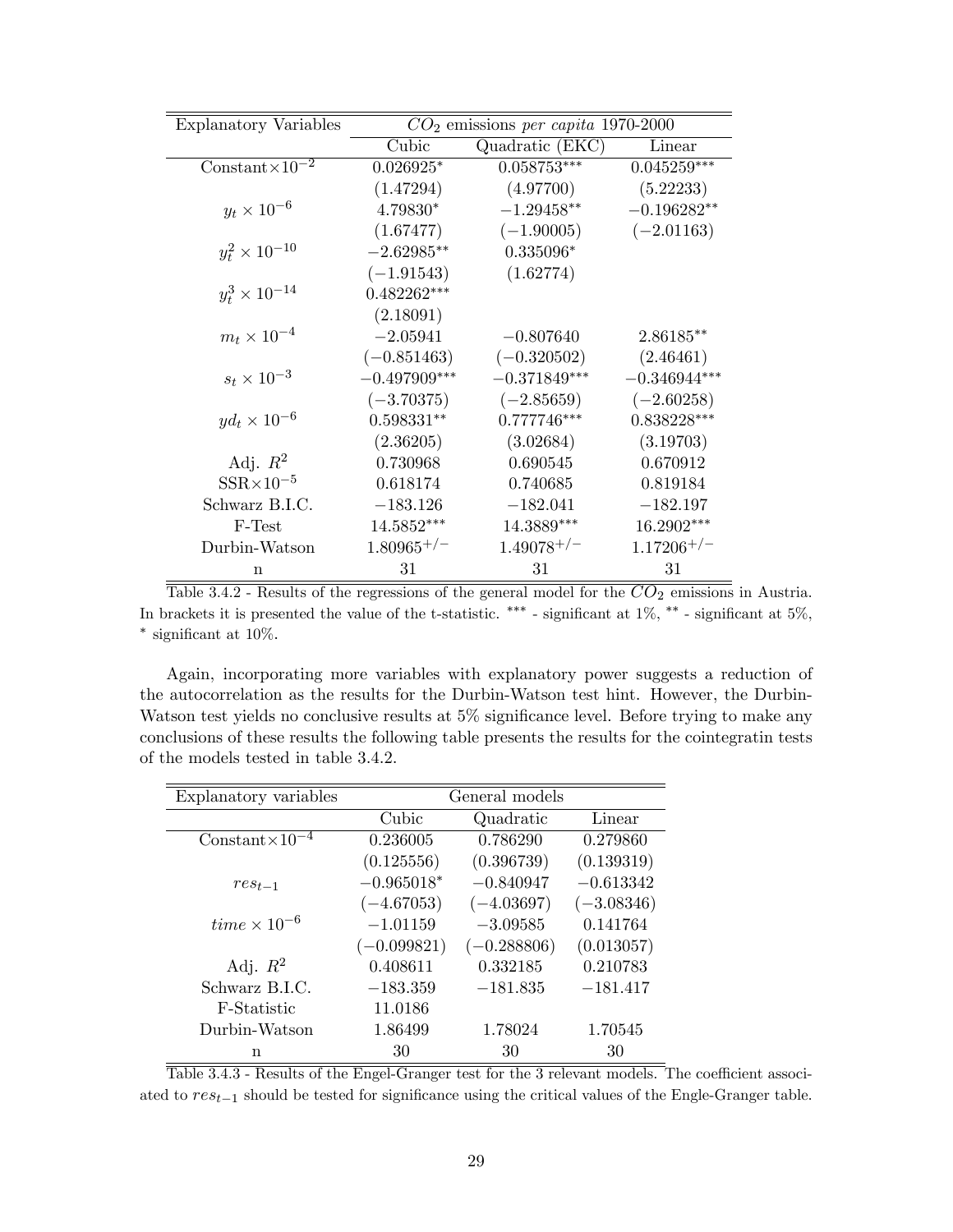Based on the Engle-Granger table: \*\*\* - significant at  $1\%$ , \*\* - significant at  $5\%$ , \* - significant at 10%.

The linear and the quadratic models are not cointegrated at the significance level of 10%, hence they are rejected and, on the other hand, the cubic model is cointegrated at the  $10\%$  level of significance.

The conclusion is, thus, that the relevant model to describe the  $CO<sub>2</sub>$  per capita emissions in the USA is the general cubic model presented in table  $3.4.2$ . Interestingly, the coefficient of the service sector is negative meaning that in the USA the services reduces the emissions of  $CO<sub>2</sub>$  per capita. The estimation of  $CO<sub>2</sub>$  emissions using the general cubic model is presented in figure 3.4.4, in comparison with the "real" data.



Figure 3.4.4: Comparison of the general cubic model with the data for  $CO<sub>2</sub>$  emissions.

#### 4.5 Other countries

The other countries that were analysed to some extend are, Ireland and France. The problem with estimating a EKC for Ireland and also France, is that the time series are integrated of degree zero (specially variables related to the *per capita* GDP) whereas the  $CO<sub>2</sub>$  emissions is  $I(1)$ . This imposes severe problems for the regressions of equation (2) and the models based on equation (1) could not be estimated at all.

## 5 Summary and conclusions

In this paper four countries for different reasons were analyzed in search for an EKC and for the determinants of *per capita*  $CO<sub>2</sub>$  emissions, or a generalized EKC.

The Portuguese results suggest a linear relation between  $CO<sub>2</sub>$  emissions and income (measured as GDP). The model that best explains the evolution of the per capita emissions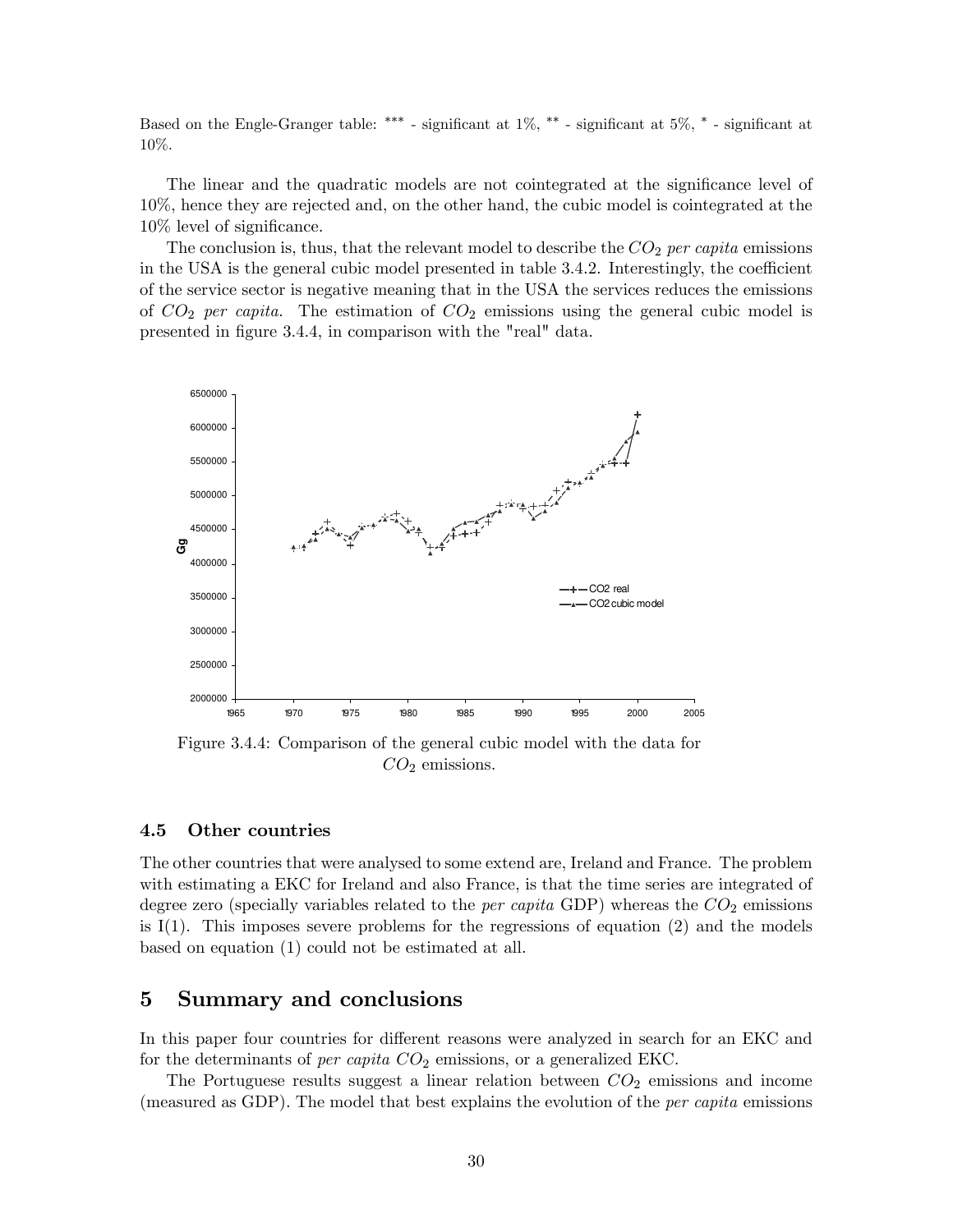of  $CO<sub>2</sub>$  is not clear, being the general cubic and the general linear the models that present the best econometric results. In theory, and given the variables that may be considered relevant for the determination of  $CO<sub>2</sub>$  emissions the conclusion may lean for the general linear model.

For Austria's case the results suggest a cubic relation between  $CO<sub>2</sub>$  emissions and income (measured as GDP). After applying the general models, none of the results is econometrically meaningful and so the recommendation is to test other functional forms or other explanatory variables.

For the Japanese economy, the results suggest a cubic relation between  $CO<sub>2</sub>$  emissions and income. Relative to the general models, two models gave econometrically accepted results. One is the general cubic model and the other is a generalized environmental Kuznets curve.

For the USA economy, the though figure 3.4.2 suggest a cubic relation between  $CO<sub>2</sub>$ emissions and income, the test based on equation (1) were all rejected. The general model that gave the best results, econometrically speaking, was the general cubic model.

It can be concluded that for  $CO<sub>2</sub>$  emissions most of the studies (though few) do not exhibit verify the EKC hypothesis, but exhibit a general cubic model.

The pollution haven hypothesis is rejected for all the countries in the study. Also, the services sector contributes positively for the  $CO<sub>2</sub>$  emissions except in the USA where it contributes to lower the  $CO<sub>2</sub>$  emissions.

The econometric problems encountered were related to the unit root tests or the degree of integration of the time series, with the cointegration of the relations, and some problems with autocorrelation, probably due to misspecification of the model or omitted variables.

The main relevance of this paper is that the results presented here serve as an awareness for the simplistic way that the results for the EKC are obtained in the literature.

Considering future challenges in this topic, it would be interesting to analyze more countries in this single-country framework; regressions with other functional forms and other explanatory variables are probably required; longer time series are required; and finally, this could be a good framework for the analyze of the effects of aggregation on the estimation of the EKC, in the sense that it may be possible to estimate an EKC using cross-section data, where few countries exhibit an EKC (or extended) when analysed using time series (or it may even be impossible to estimate a EKC for one country only). For this matter, it is presented in figure 4.1 the aggregation of a set of countries analysed here where no EKC was estimated and the aggregation suggests the existence of an EKC.

The research challenge now is to revisit some of the issues addressed earlier in the EKC literature using the rigorous time-series statistics.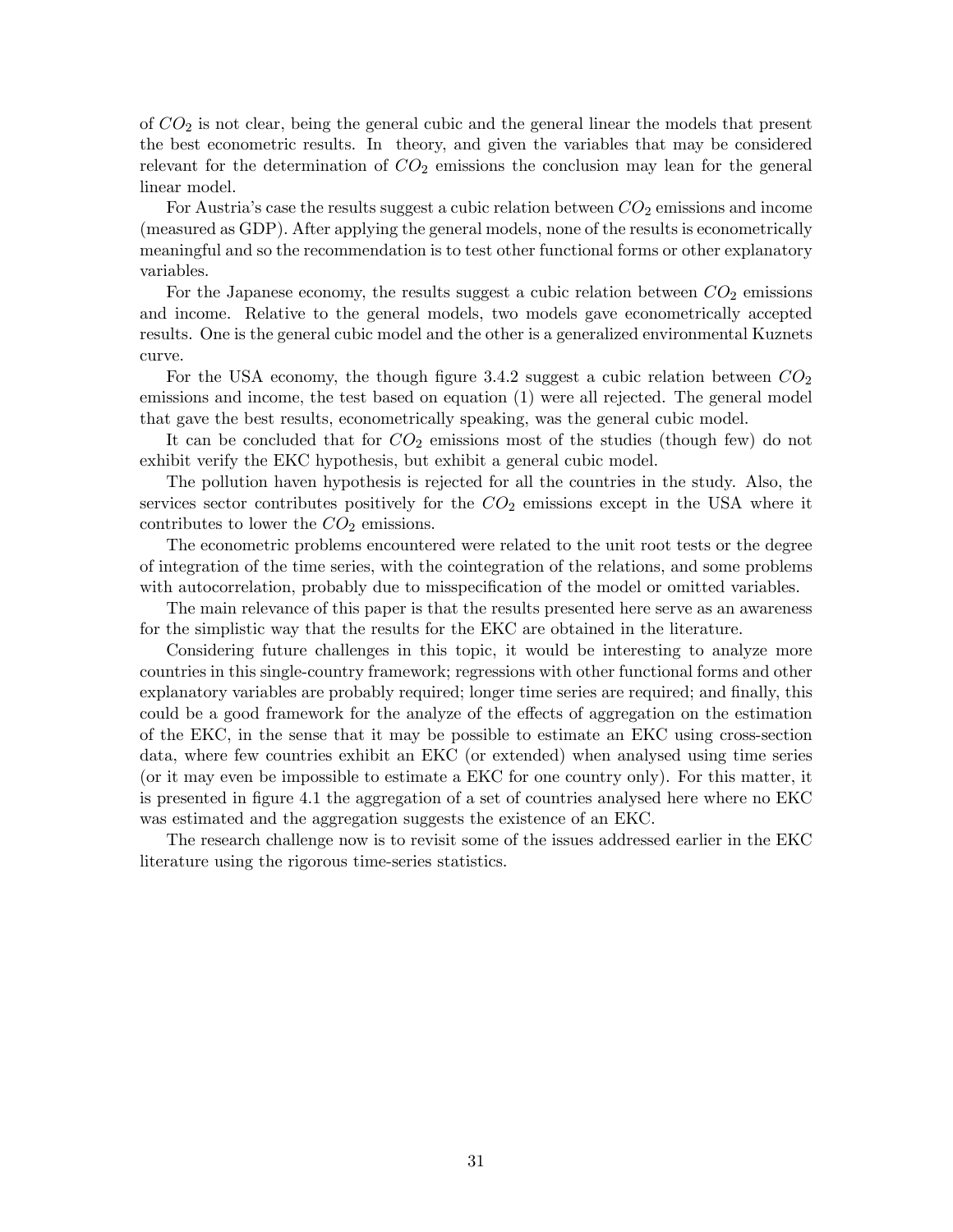

Figure 4.1: Aggregation effect on the estimation of the EKC.

Acknowledgements: This paper was written with financial support from FCT through the scholarship SFRH/BD/19244/2004, and grant POCI/AMB/55701/2004.

## 6 References

Arrow, K., Boli, B., Costanza, R., Dasgupta, P., Folke, C., Holling, C.S., Jansson, B.O., Levin, S., M‰ler, K.G., Perrings,C., Pimentel, D., 1995. Economic growth, carrying capacity and the environment. Ecological Economics. 15:91-95.

Bruyn, S.M., van der Bergh, J.C., Opschoor, J.B., 1998. Econmomic growth and emissions: reconsidering the empirical basis of the environmental Kuznets curve. *Ecological* Economics. 25(2):161-176.

Friedl, B., e Getzner, M., 2003. Determinants of  $CO<sub>2</sub>$  emissions in a small open economy. Ecological Economics. 45:133-148.

Kaufmann, R.K., Davidsdottir, B., Garnham, S., Pauly, P., 1998. The determinants of atmospheric  $SO_2$  concentrations: reconsidering the environmental Kuznets curve. Ecological Economics. 25(2):209-220.

Panayatou, T., 2003. Economic growth and the environment. Paper prepared for and presented at the Spring Seminar of the United Nations Economic Commission for Europe, Geneva, March 3, 2003.

Stern, D., 2004. The rise and fall of the environmental Kuznets curve. World Development. 32(8):1419-1439.

Stern, D., Common, M., Barbier., E., 1996. Economic growth and environmental degradation: the environmental Kuznets curve and sustainability. World Development. 24(7):1151-1160.